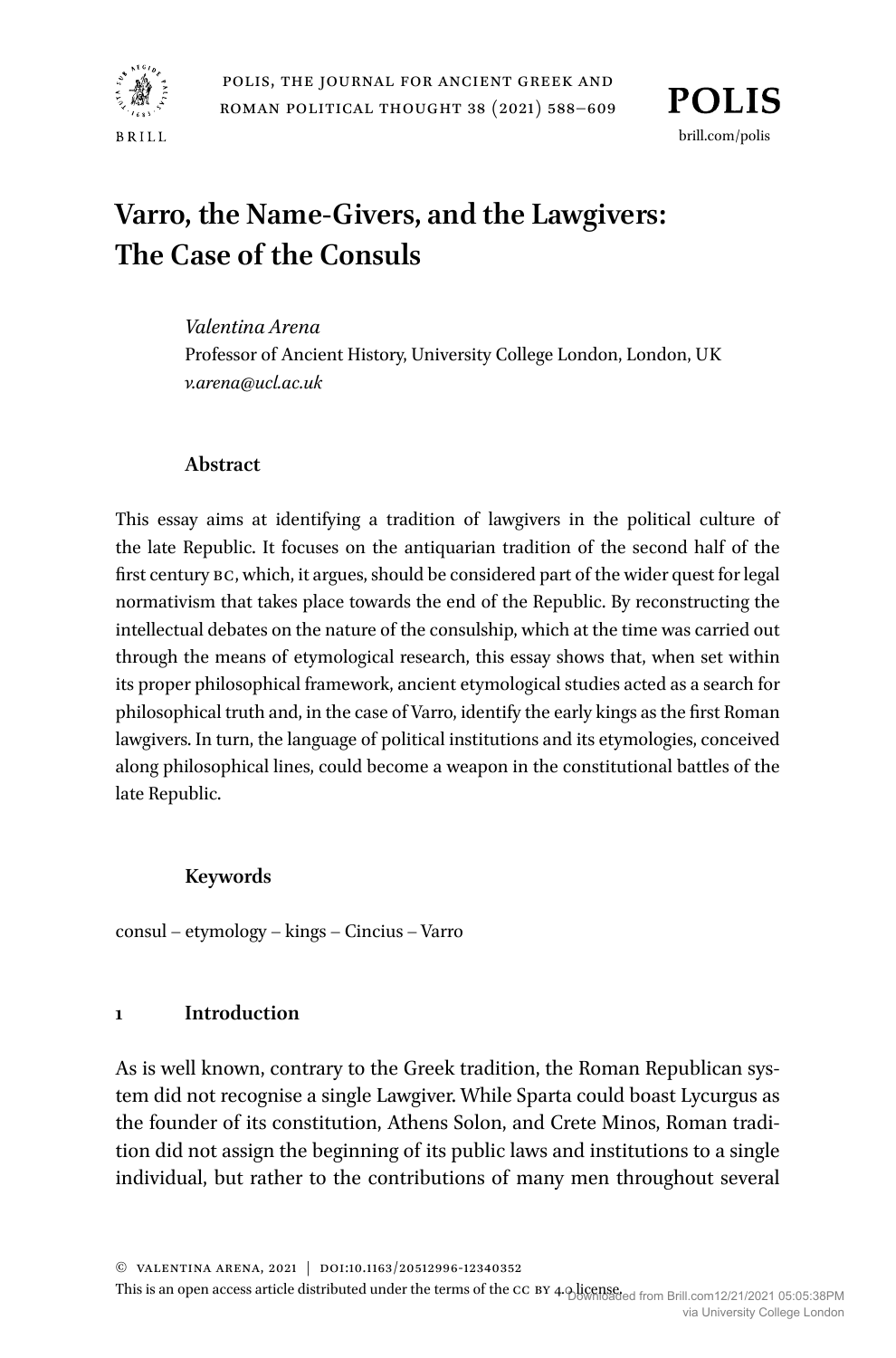centuries. This view is famously enshrined in a fragment of Cato the Elder, preserved in Cicero's *de re publica*, which reads as follows:

the constitution of our city (*nostrae ciuitatis statum*) is superior to other cities for this reason, that in their case there had been usually individuals each of whom set up his commonwealth with his own laws and institutions (*suam quisque rem publicam constituisset legibus atque institutis suis*), as Minos did for the Cretans, Lycurgus for the Spartans, and for the Athenians, whose constitution underwent frequent changes, first Theseus, then Draco, then Solon, then Cleisthenes, then many others, and finally, when it lay bloodless and prostrate, that learned man Demetrius of Phalerum revived it; our commonwealth, on the other hand, was established by the intelligence not of one man, but of many, not in one man's lifetime, but over several centuries and ages (*nostra autem res publica non unius esset ingenio, sed multorum, nec una hominis vita, sed aliquot constituta saeculis et aetatibus*). For, there had never existed human intelligence so great that there might have been someone at some time whom nothing would escape, nor could the combined intelligence of all great minds at a single moment of time make sufficient provision to take account of everything, without experience of affairs over a long period of time. Fr. 131FRHist (= Cic. *Rep*. 2.1–3)1

Most interestingly, in a passage that many scholars consider dependent on Cato, Polybius propounded a not dissimilar view in his discussion of the Roman constitution in Book 6.2 Applauding the main features of the Spartan *politeia*, Polybius attributes them to Lycurgus and draws a stark contrast with Rome, whose *status civitatis* was indeed the outcome of trials and errors: 'Lycurgus then, foreseeing, by a process of reasoning (λόγῳ τινὶ προϊδόμενος), whence and how events naturally happen, constructed his constitution untaught by adversity, but the Romans while they have arrived at the same final result as regards their form of government, have not reached it by any process of reasoning,

<sup>1</sup> This passage comes probably from Cato's *Origines*. Cf. Cic. *Rep*. 2.23–4 on the uninterrupted sequence of additions to the original form of commonwealth.

<sup>2</sup> C. Nicolet, 'Polybe et les institutions romaines', in E. Gabba (ed.), *Polybe, Entretiens sur l'Antiquité Classique* (Vandoeuvres-Genève: Foundation Hardt, 1974), pp. 209–58, esp. pp. 243–55 who argues for an 'ideological' dependence of Polybius on Cato (which Momigliano criticizes in his commentary on Nicolet's paper, p. 261). For further bibliography see V. Arena, *Libertas and the Practice of Politics in the Late Roman Republic* (Cambridge: Cambridge University Press, 2012), pp. 85–7.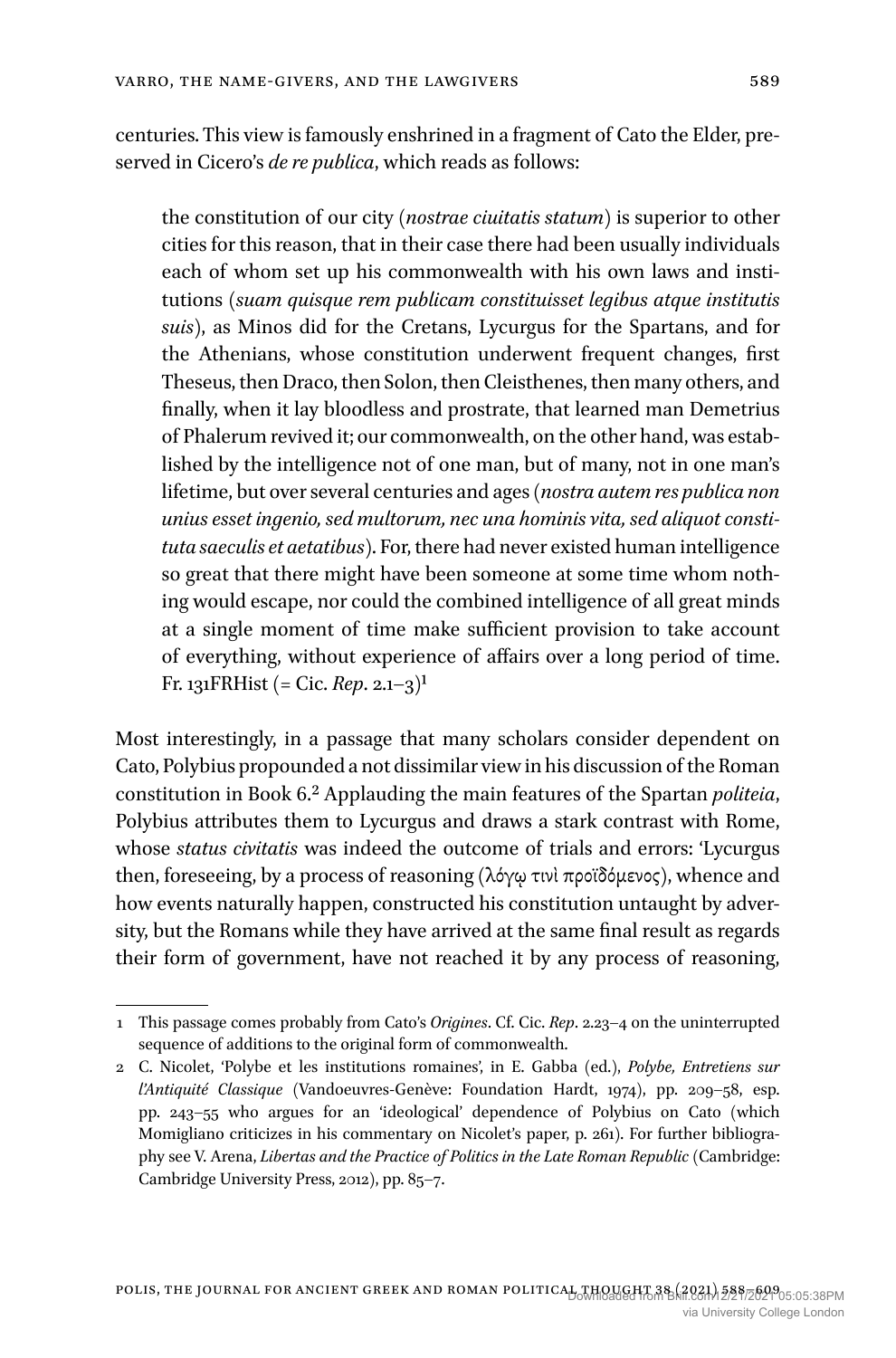but by the discipline of many struggles and troubles (καταστάσεως, οὐ μὴν διὰ λόγου, διὰ δὲ πολλῶν ἀγώνων καὶ πραγμάτων), and always choosing the best by the light of the experience gained in disaster have thus reached the same result as Lycurgus and the best of all existing constitutions' (Polyb. 6.10.12–4.).

Thus, it was not the *logos* of a single Lawgiver, but rather the ability to choose the best in troubles and disasters on the part of many men throughout several generations that established Rome's *status civitatis*.

The absence in Roman tradition of a unifying single moment in which one individual acted as lawgiver yielded as a result not only the lack of a written law-code, but also the clear perception that the working of the commonwealth was based on rules and regulations, which were subject to constant modification, re-interpretation, and ultimately contestation.

Within this framework, which was part of Roman political consciousness, in the late Republic it is possible to observe, as Emilio Gabba pointed out some time ago, a tendency towards a unification process of public laws, something akin to a quest for normativism.3 This process had at least three distinctive and salient moments: first, from the second half of the second century BC, Rome's writing down the constitutions of its own colonial foundations and modifying the constitutional structures of the communities under its control; second, the constitutional reforms of the dictators Sulla and Caesar. In 81 BC the first became dictator *legibus scribundis et rei publicae constituendae* or, as Appian put it, 'for setting the *politeia* in order;' while in 46 BC Caesar took up the dictatorship with the aim 'of setting public affairs in order'.4 Third, most likely in the second half of the first century BC, the composition of the *ius Papirianum*, which was said to include the archaic laws of Romulus and Numa, probably first collected by the *pontifex maximus* Gaius Papirius, and commented on by Granius Flaccus at the time of Caesar.5 Although we do not know the exact nature of these laws and their historicity is highly contested, their compilation responded to the contemporary late Republican need for an organic complex of constitutional and religious norms to be attributed to a remote, kingly, past.6

<sup>3</sup> E. Gabba, 'Tendenze all'unificazione normativa nel diritto pubblico tardo-repubblicano', in E. Gabba (ed.), *Italia Romana* (Como: Edizioni New Press, 1994), pp. 45–50 = M. Sargenti and G. Luraschi, *La certezza del diritto nell'esperienza giuridica romana: Atti del Convegno, Pavia, 26–27 aprile 1985* (Padova: CEDAM, 1987), pp. 169–77.

<sup>4</sup> App. *B. Civ.* 1.99.462. C. Ando, 'The origins and import of republican constitutionalism', *Cardozo Law Review* 34 (2013), pp. 917–35.

<sup>5</sup> Dig. 1.2.2.2. and 36; on Gaius Papirius Dion. Hal. 3.36.4; Liv. 1.32.2 and 6.1.10; on Granius Flaccus Diog. Laert. 16.144; Cen. *DN* 3.2.

<sup>6</sup> On this see R. Laurendi, *Leges Regiae e Ius Papirianum. Tradizione e storicita' di un ius normativo* (Rome: L'Erma di Bretschneider, 2013); S.W. Bell and P.J. du Plessis (eds.), *Roman Law before the Twelve Tables: An Interdisciplinary Approach* (Edinburgh: Edinburgh University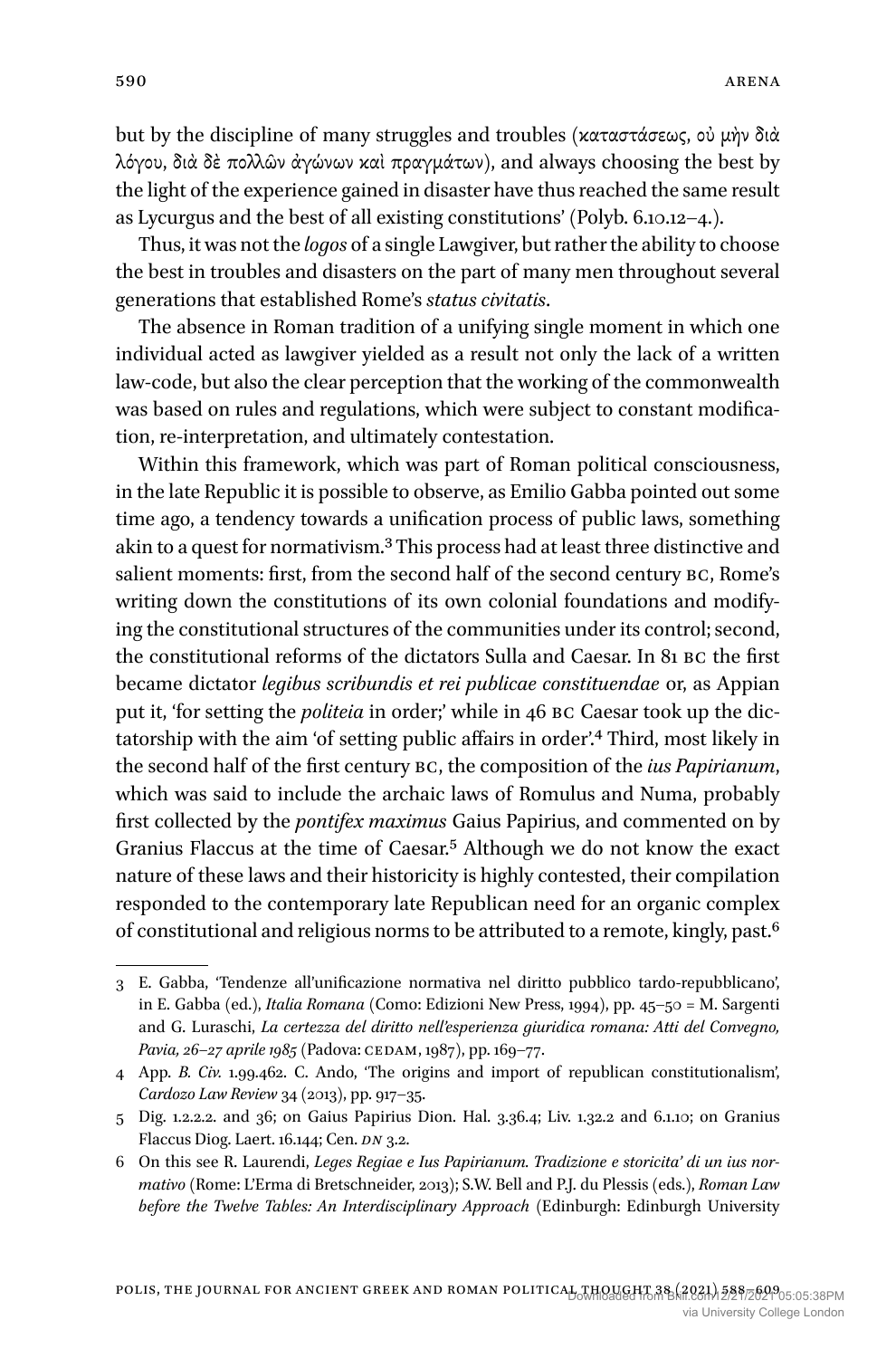However, another important moment should be considered, I argue, as part of this wider search for a coherent codification of the religious and political norms, the writing of the so-called antiquarians, which, composed in the second and first century BC, should be viewed as constituting an intellectual movement of innovative force.7 By adopting a philological method, these texts moved from the present to reconstruct the past. Their subject matters concentrated on political institutions and laws, religion, private life and customs, topography, and language. United by a family resemblance in the way they approached the past, they adopted a synchronic rather than chronological arrangement, and appeared prima facie to collect all evidence for a given phenomenon indiscriminately, without an explicit evaluation of its relevance to a particular problem.

In the second half of the second century, authors such as C. Sempronius Tuditanus in his *libri magistratuum*, L. Cassius Hemina in his *de censoribus*, I. Congus Gracchanus in his *de potestatibus*, or in the first century BC Nicostratus in his *de senatu habendo*, Varro in his *Isagogicus ad Pompeum* (an instruction manual on how to convene a session of the senate for Pompey), or L. Cincius in his *de comitiis*, selected customs and institutions, which, enshrined in their works, transformed patterns of customary behaviour into written rules and regulations that governed public life. The contemporary political and institutional uncertainties of the late Republic encouraged and, to a certain extent, drove intellectuals and politicians of the time to elaborate normative models, which, placed in a remote past, gained the *auctoritas* of the ancestors, while, at the same time, enabling changes for the future.8 The process of selection,

Press, 2019); C. Smith, 'Leges Regiae and the Nomothetic World of Early Rome', *Cahiers des études anciennes* 57 (2020), pp. 91–103. The so-called 'constitutions' of Romulus and Servius in Dionysius of Halicarnassus, the accounts of Cicero's *De Republica* Book 2, and Livy's narrative in Book 1 can be considered part of this wider intellectual movement. See Gabba, 'Tendenze all'unificazione normativa', pp. 48–9.

<sup>7</sup> For a discussion on the nature of Roman antiquarianism see A. Momigliano, 'Ancient history and the antiquarian', *Journal of the Warburg and Courtauld Institutes* 13 (1950), pp. 285–315 and E. Rawson, *Intellectual Life in the late Roman Republic* (London: Duckworth, 2002). The works of the antiquarians have not survived in full and their fragments are currently scattered in number of rather outdated editions of Roman jurists, grammarians, and historians – although for the latter we are now much better served by the edition of Tim Cornell, who carefully distinguishes the antiquarian and the historical works. The first edition of the *Fragments of the Roman Republican Antiquarians* is currently in preparation by a team of scholars led by myself under the egis of the ERC.

<sup>8</sup> Gabba, *Italia Romana*, p. 50. E. Gabba, 'Studi su Dionigi di Alicarnasso I', *Athenaeum* 48 (1960), p. 22 ff.; A. Momigliano, *Settimo contributo alla storia degli studi classici e del mondo antico* (Rome: Edizioni di Storia e letteratura, 1984), p. 430 ff.; A. Wallace-Hadrill, *Rome's Cultural Revolution* (Cambridge: Cambridge University Press, 2008), pp. 231–7.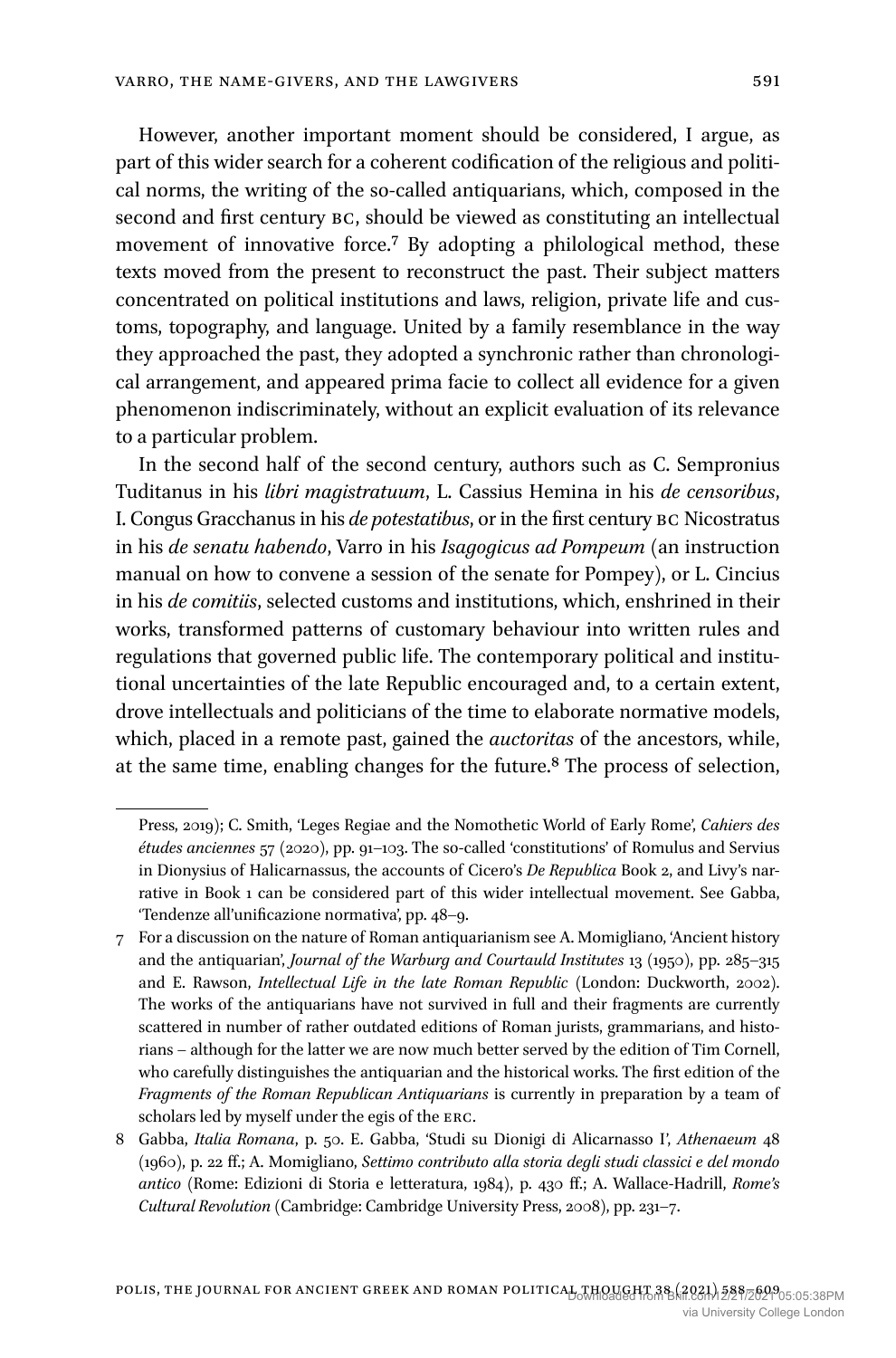however, was not uncontested, and by asserting one version of the past over another as the most authoritative, each author established and re-defined possible courses of action in the present.

#### **2 The Consul and His Name**

In the second half of the first century BC, an intellectual debate took place on the exact nature and functions of the consulship, traditionally regarded as the highest magistracy in Rome, and its relation with other Republican magistracies and institutions.

The debate focused on two main issues: first, the power relation between the consul and other magistrates, in particular the praetor, as well as the institutions of the senate and the *comitia*; second, the function fulfilled by the consul in the administration of the *res publica*.

Livy, writing at the very end of the first century BC, reports a discussion on the law passed, it seems, in 449 BC to protect the tribunes of the plebs.<sup>9</sup> According to this law, whose main scope was to guarantee the sacrosanctity, that is the personal inviolability, of those magistrates perceived as defenders of the people's interests, those who violated the person of the tribunes of the plebs, of the plebeian aediles and of the decemviral judges, would have been forfeited to Jupiter and their possessions sold at the temple of Ceres, Liber, and Libera. The very lively debate, which Livy retrojects, at least partially, to the fifth century BC, focused on the aim of the law and its scope.10 There was, in fact, no consensus on whether the aim of the law was to establish that the magistrates were sacrosanct, or rather, as the *iuris interpretes* of the first century BC seemed to believe, that the offenders against those officials should have been considered *sacer*.11 Equally, there was no consensus on the magistrates whom this law included in its provisions and whether, alongside the plebeian aediles

<sup>9</sup> Liv. 3.55.7–12. See also Zon. 7.19.1 (independent from Livy and also relating to 449).

<sup>10</sup> The debate had a strong contemporary relevance as in 36 BC Augustus was granted the sacrosanctity of the tribune, a major move that required some justification. Not a coincidence that Trebatius Testa, Augustus' legal adviser, wrote an essay on the concept of *sacer*. See R.M. Ogilvie, *A Commentary on Livy: Books 1–5* (Oxford: Clarendon Press, 1978), pp. 502–3 and R.A. Bauman, 'Tribunician Sacrosanctity in 44, 36 and 35', *Rheinisches Museum für Philologie* 124 (1981), pp. 166–83.

<sup>11</sup> On sacrosanctity and *sacer*, Fest. 422, 17–24L; cf. Malcovati *ORF* (2nd) p. 89, fr. 219. The exact meaning of *sacer* became a topic of particular controversy in the late second and early first century BC: Fest. 260L with discussion in E. Tassi Scandone, 'Verberatio parentis e sacer esto. Nuovi elementi di riflessione', *Bullettino Dell'Instituto di Diritto Romano* 8 (2018), pp. 227–44.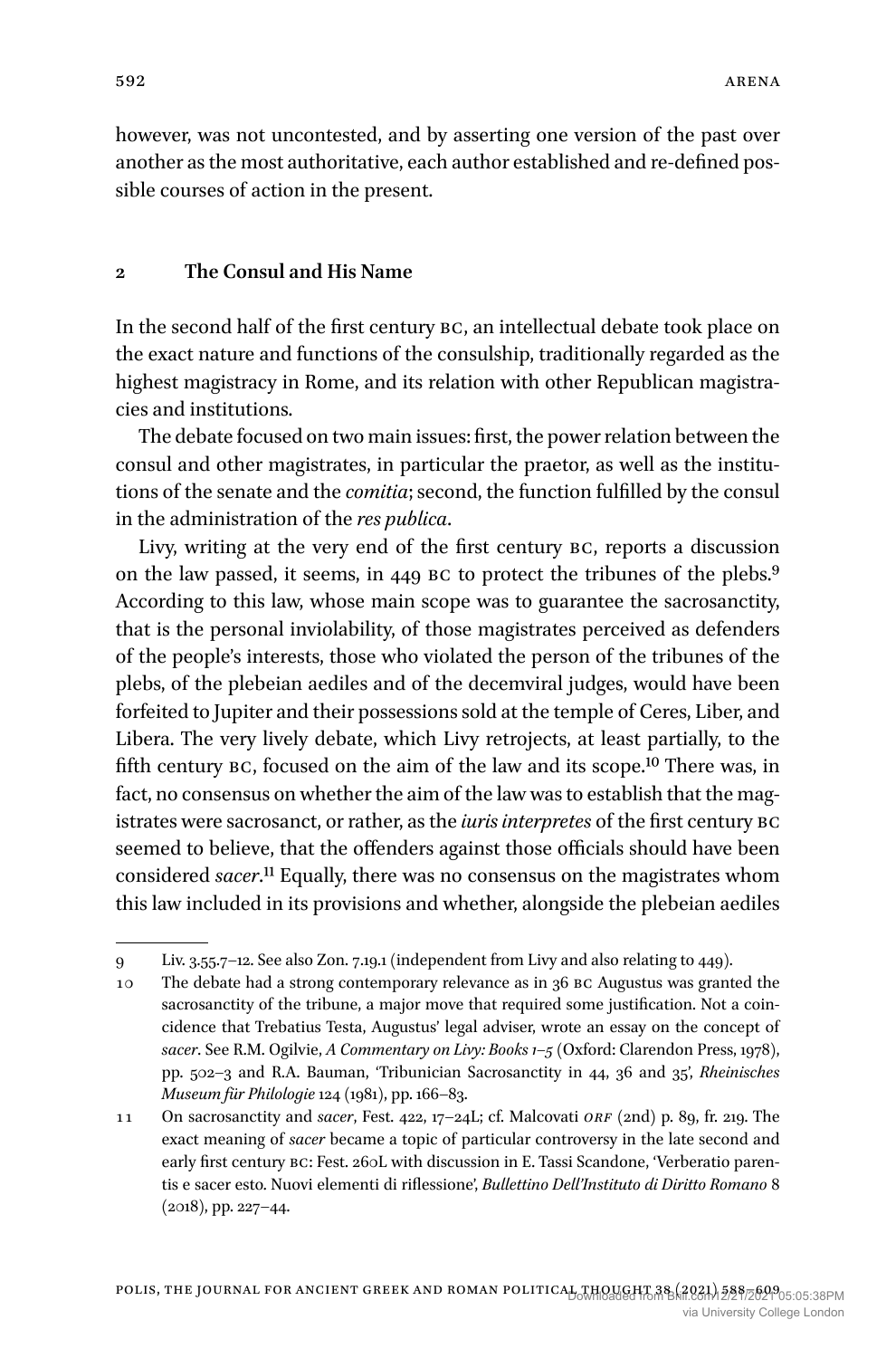and the judicial decemviri, the law included the consuls and the praetors in its clauses too. There were some who argued that the law covered a class of officials called *iudices*, and, as the consuls were called *iudices*, it followed, they maintained, that the consuls were covered by the law. However, since the praetors were created under the same auspices as the consuls, their argument continued, it could only be deduced that the praetors were included too. The important point of this discussion for my present argument is that those who held this view argued that, since the law covered a group of officials called *iudices* and the consuls were called *iudices*, it followed that the consuls were included in the provisions of the law. However, Livy notes that this interpretation should be refuted, as in those (historically unspecified) times it was custom for a judge not to be called 'consul' but rather 'praetor'.

At the kernel of this debate lies the important issue whether the titles 'consuls' and 'praetors' indicated two different functions assigned to the same individual or rather two distinct magistracies with their own individual remits and a hierarchical internal relation. In his *de consulum potestate*, L. Cincius, an antiquarian who lived in the second half of the first century BC, attests of a time when the two magistracies were distinct and the praetor was indeed the chief military and political authority.12 In a very obscure passage preserved by Festus, Cincius discusses the *salutatio ad portam*, the Roman custom to hail at the gate as praetor the general who was going to take charge of a province either as *propraetor* or *proconsul* (Festus 276L). In Pierre Sánchez's recent reading, Cincius states that the origin of this custom lies in the fact that, when Rome fought alongside the Latins under the *foedus Cassianum*, the command of the allied armies was entrusted to a magistrate of the Roman Republic. Before leaving Rome, the general took the auspices on the Capitol in order to obtain divine confirmation of his military powers, which had been conferred upon him by the people, and was greeted by the Latin armies at the gate of the city with the title of praetor.13 The fundamental point of interest for Cincius consists

<sup>12</sup> G. Wissowa, 'L. Cincius', *RE*, vol. 3 (Stuttgart, 1899), coll. 2555 ff. On the distinction between L. Cincius and Lucius Cincius Alimentus, see T. Cornell (ed.), *The Fragments of the Roman Historians* (Oxford: Oxford University Press, 2013), vol. 1, pp. 179–83 onwards for passages that could be attributed to the antiquarian. The first to establish the distinction was M.J. Hertz, *De Luciis Cinciis* (Berlin: E.H. Schroeder, 1842).

<sup>13</sup> For a recent discussion see P. Sánchez, 'Le fragment de L. Cincius (Festus p. 276 L) et le commandement des armées du Latium', *Cahiers du Centre Gustave Glotz*, 25 (2014), pp. 7–48. A. Ziółkowski, 'The Capitol and the "auspices of departure"', in S. Ruciński, K. Balbuza and K. Krolczyk (eds.), *Studia Mrozewicz ab amicis et discipulis dedicata* (Poznań: Instytut Historii UAM, 2011), pp. 465–71 considers the transmitted text interpolated with no reference to the *auspicia* of departure.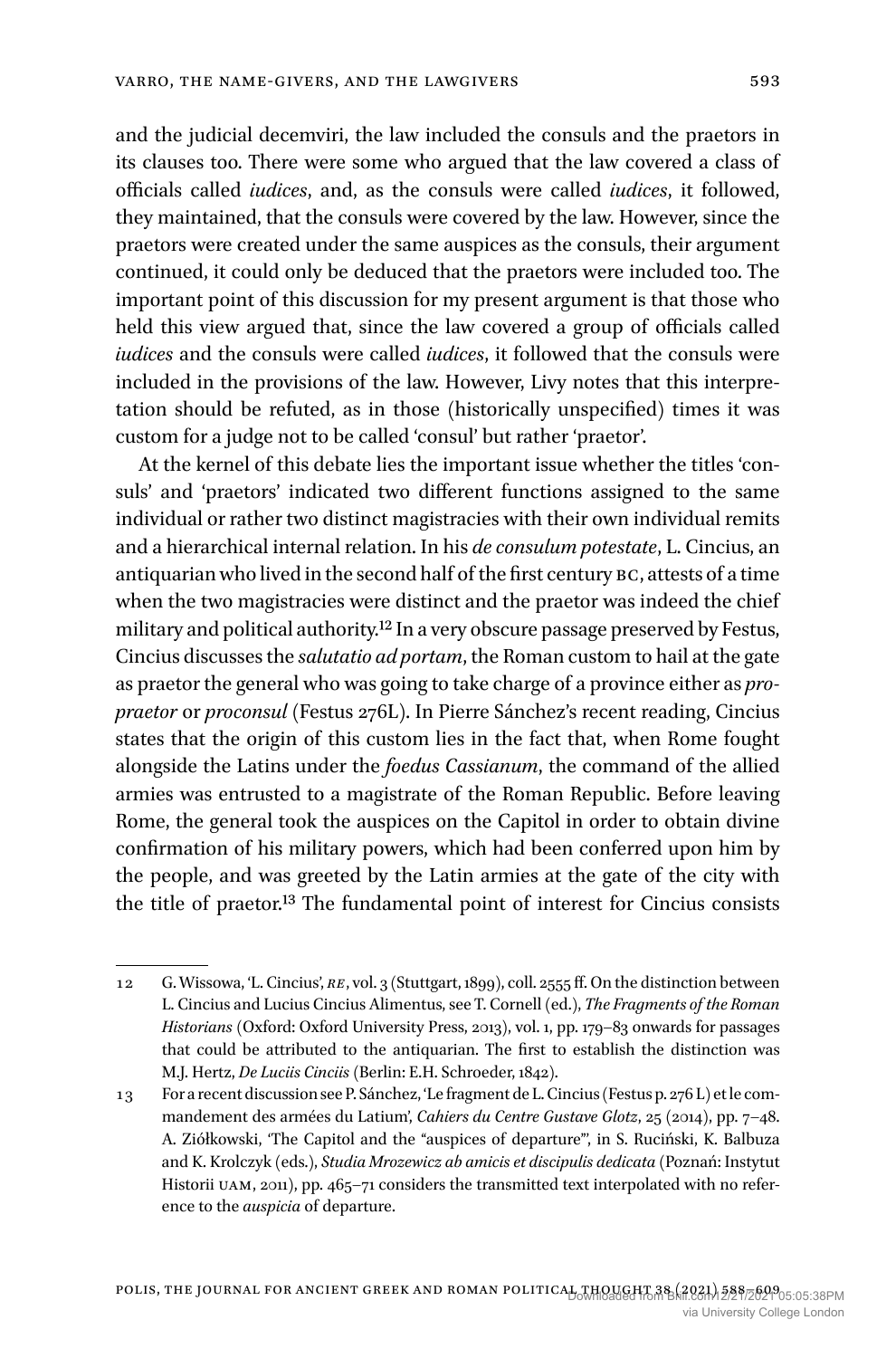in the fact that in the past the praetorship was the chief office in Rome.14 The superiority of this magistracy over the consulship was also shown in an archaic inscription that attested a use, which too had attracted the attention of L. Cincius. This inscription, placed on the right side of the temple of Jupiter Optimus Maximus, where the temple of Minerva stands, attested, according to Livy, an ancient law (*lex vetusta*) that prescribed that, on the Ides of September, the *praetor maximus* performed the annual ritual of hammering in a nail.15 Cincius, described by Livy as *diligens talium monumentorum auctor*, claimed that this use, adopted to mark the passage of years, was also implemented at Volsinii, where nails could still be seen in the first century BC hammered in the temple of Nortia, an Etruscan goddess. By a direct observation of monuments and inscriptions, Cincius and other authors (Livy generically refers to a plural) attest of a time when writing was not widespread and the chief magistrate in Rome was called *praetor maximus*.16 He must have been replaced by the consul, or so Livy implicitly claims, as, in the year after the expulsion of the kings, the ceremony of driving the nail was then carried out by the consul Marcus Horatius, and then transferred from consuls to dictators, because theirs was, Livy comments, the higher authority.<sup>17</sup>

<sup>14</sup> A. Momigliano, 'Praetor maximus e questioni affini', in A. Momigliano (ed.), *Roma arcaica* (Florence: Sansoni, 1989), pp. 171–81 = A. Momigliano, *Quarto conributo alla storia degli studi classici e del mondo antico* (Rome: Edizione di storia e letteratura, 1969), pp. 403–17. T.J. Cornell, 'The value of the literary tradition concerning Archaic Rome', in K.A. Raaflaub (ed.), *Social Struggles in Archaic Rome: New Perspectives on the Conflict of the Orders* (Berkeley: University of California Press, 1986), pp. 52–76; and full discussion in T.J. Cornell, *The Beginnings of Rome. Italy and Rome from the Bronze Age to the Punic Wars (c. 1000–264 BC)* (New York: Routledge, 1995), pp. 227–30. Cf. Fest. 249.16L: *praetoria porta in castris appellatur, qua exercitus in proelio educitur, quia initio praetores erant, qui nunc consules, et hi bella administrabant* … where it is explicitly said that the commanders of the army were called *praetores* before they were called consuls. See also Varro *Ling. Lat.* 5.80 and discussion below.

<sup>15</sup> Liv. 7.3.5. Cf. Paul. Fest. 49L. J. Heurgon, 'L. Cincius et la loi du cluus annalis', *Athenaeum* 42 (1964), pp. 432–7 postulates that this must be a reference to Cincius' *mystagogion*, most likely a guidebook to Rome, where he also deals with an inscription from the Capitol.

<sup>16</sup> For a full discussion of this passage see S.P. Oakley, *A Commentary of Livy: Books VI–X. Vol. 2, Books VII–VIII* (Oxford: Clarendon Press, 1998), *ad loc*. For its apotropaic function see T.C. Brennan, *The Praetorship in the Roman Republic*, vol. 1 (Oxford: Oxford University Press, 2000), p. 21 ff. See also A. Lintott, *The Constitution of the Roman Republic* (Oxford: Oxford University Press, 1999), p. 104; Cornell, *The Beginnings of Rome*, pp. 227–32 who presents an excellent review of all proposed readings. See also L. Caes. *Iur. Anteh*. 107.2 on *praetor maior* and *praetor minor*.

<sup>17</sup> Liv. 7.3.8. On the historical development of this ritual see Oakley, *A Commentary on Livy*, vol. 2, pp. 75–6. A. Momigliano, 'Ricerche sulle magstrature romane', *Bolletino della*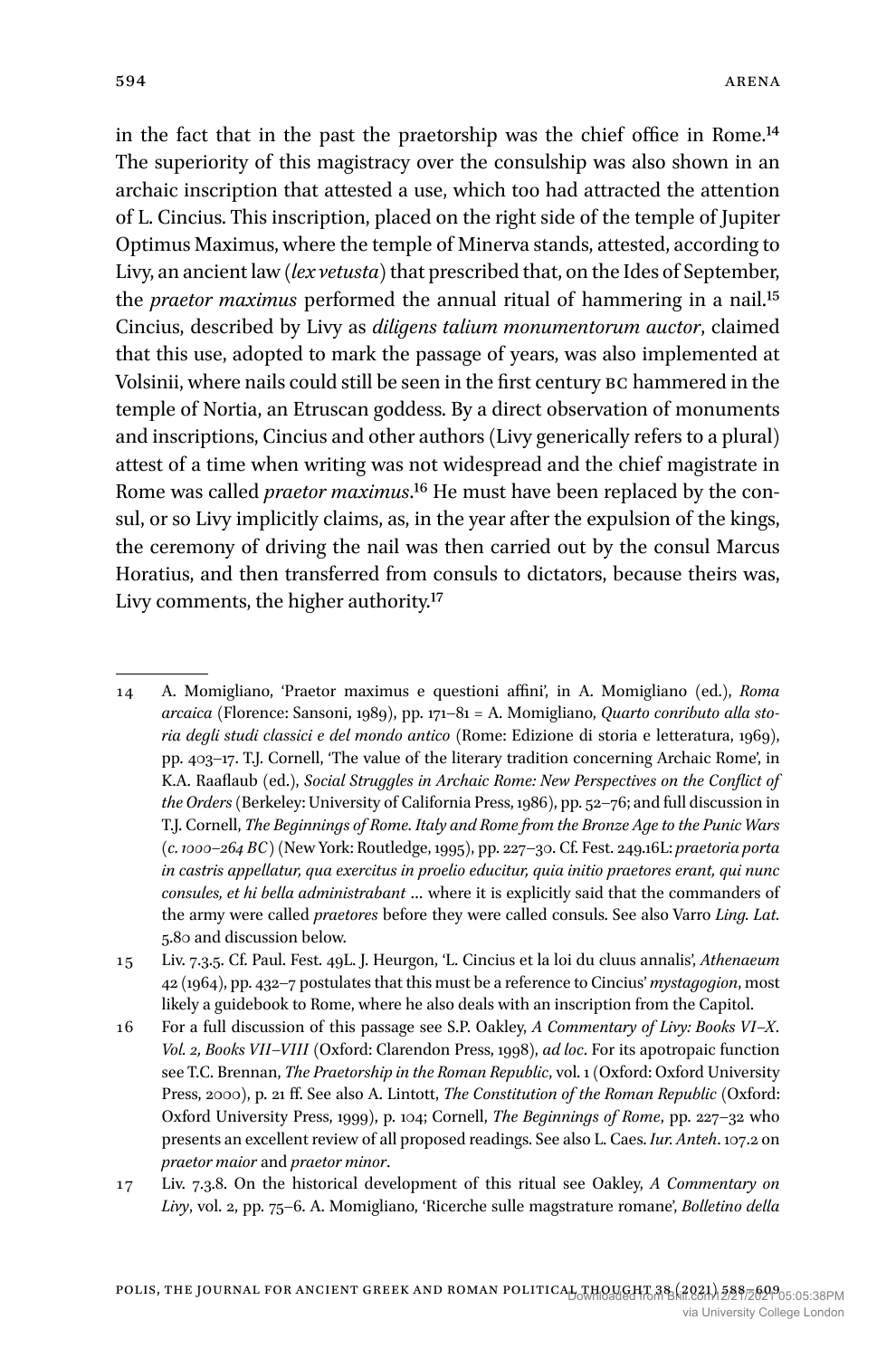Cincius and the other authors to whom Livy refers were only some of the protagonists of this debate that took place in the second half of the first century BC. According to them, in Rome's ancient past the praetor and the consul were distinct magistrates – an idea, Livy comments, also based on the mistaken attribution of the name 'judge' to consuls rather than praetors. However, Cicero in his *de legibus*, composed too in the second half of the first century BC (approximately between 52 and 43 BC), claimed that these magistracies indicated distinct functions fulfilled by the same individual, who thereby received the name of praetor, judge, and consul. In the legal code for his *res publica*, Cicero gives the following law: 'there shall be two magistrates with royal powers. Since they lead, judge, and confer, from these functions they shall be called praetors, judges, and consuls (*regio imperio duo sunto, iique praeeundo, iudicando, consulendo praetores, iudices, consules appellamino*). In the field they shall hold the supreme military power; they shall be subject to no one; the safety of the people shall be their highest law' (Cic. *Leg*. 3.8.2.).

In one of the rare passages of *de legibus* where he makes use of an etymological argument, Cicero supports the archaic equivalence between praetors and consuls, as these names show different functions of the same magistrates. These were called *praetors*, he explains, from *prae-ire*, to go first, to lead (the army), *iudices*, from *iudicare*, to pass judgment, and consuls from *consulere*, to advise or consult. Proposing the ideal law-code for his *res publica*, in line with Greek political theory and in accord with the historical reality of early Rome as he reconstructed in *de re publica*, Cicero adopts an archaising framework, which enables him to present innovations within a wider context aimed at reestablishing, or so he claims, the traditional Roman past.<sup>18</sup>

Cicero's position in the debate of the nature of Republican magistracies was far from isolated. His etymological argument that postulates (or shows, as the ancients would have said) the existence of a time when praetors and consuls were two functions of the same magistracy returns about ten years later in Varro's *de vita populi Romani*, composed in 43/2 BC.19 In this work, Varro states that 'the terms consuls and praetors indicated the same magistrates: as praetors led the people and as consuls gave advice to the senate (*quod idem* 

*Commissione Archeologica Comunale in Rome* 58 (1930), pp. 29–55 = Momigliano, *Quarto Contributo*, pp. 273–327.

<sup>18</sup> Cic. *Rep*. 2.56. On the nature of Cicero's laws in *de legbius* see J.G.F. Powell, 'Were Cicero's laws the *Laws* of Cicero's *Republic*?', *Bulletin of the Institute of Classical Studies* 45 (2001), pp. 17–39. On *iudex* as an old designation of the consuls see the formula adopted to summon the citizen army attested in Varro *Ling. Lat.* 6.88.

<sup>19</sup> On the date of composition see A. Pittá, *M. Terezio Varrone, de vita populi Romani. Introduzione e commento* (Pisa: Pisa University Press, 2015), pp. 7–8.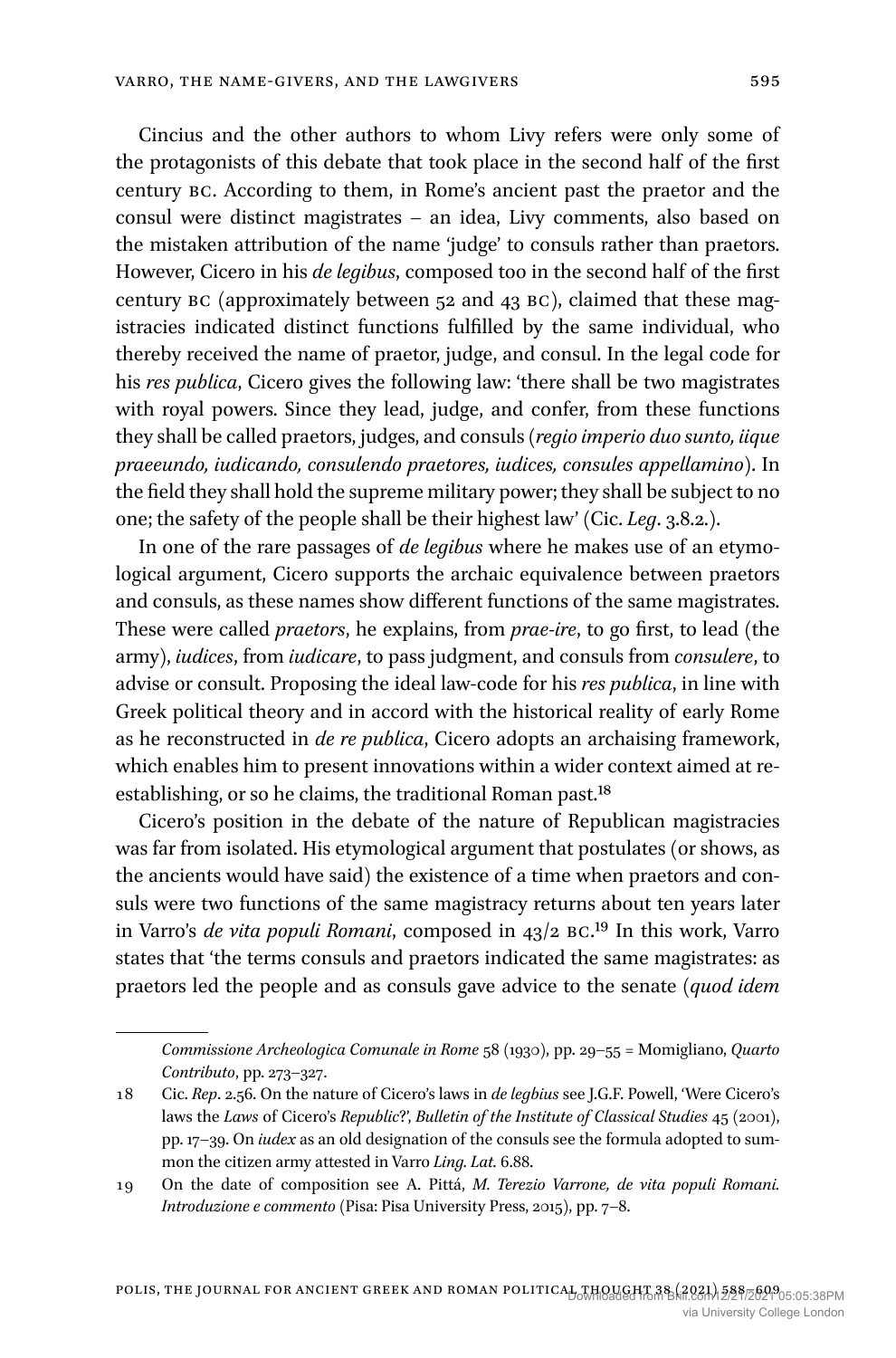*dicebantur consules et praetores; quod praeirent populo, praetores; quod consulerent senatui, consules*)'.20 Albeit in the context of a fragmentary text, the only difference between Cicero's and Varro's etymology of consul consists, rather interestingly, in the explicit reference to the receiver of the consuls' advice. In the case of Cicero, as indicated by the reference to the safety of the people as the main political remit of the consuls, in the commonwealth the consuls were expected to give advice and take care of the people. In the case of Varro, in the *de vita populi Romani*, the consuls were presumed, in a remote past, to give advice to the senate. The two readings of course may well not be mutually exclusive, especially so in the case of the fragmentary work of Varro, but it might be interesting to observe that the absence of the senate in Cicero's formulation is counterbalanced by the absence of the people in Varro's.

This observation gains a new dimension when we consider that just few years earlier, in his *de lingua Latina*, Varro had also dealt with the etymology of Roman magistrates.21 In this work, Varro took a different stance from the one he assumed a few years later in *de vita populi Romani*. In *de lingua Latina*, reviewing the etymology of the Roman Republican magistracies, the praetor and the consul are considered two distinct magistrates with separate functions: the praetor is associated with *praeire* and the consul with *consulere*. In the first case, Varro states that this magistrate derives his name from the fact that he leads the law and the army (*praetor dictus qui praeiret iure et exercitu*) – an etymology rather uncontroversial in antiquity.22 In the latter, Varro presents

<sup>20</sup> Varro, *Vita p. R.* fr. 67 Pittá = Non. P. 23M. I follow Pittá, who in turns follows Lindsay, in preserving the *lectio* of the *codices senatui*, *contra* the emendation *senatum* by Popma and others: for discussion see Pittá, *M. Terenzio Varrone*, pp. 7–8. See also J.-C. Richard, 'Praetor collega consulis est: contribution à l'histoire de la préture', *Revue de Philologie* 56 (1982), pp. 19–31.

<sup>21</sup> J. Zetzel, *Critics, Compilers, and Commentators: A Guide to Roman Textual and Grammatical Scholarship* (New York: Oxford University Press, 2018), p. 34 places the dates of composition between 45 and 43 BC. W. de Melo, *Varro, De lingua Latina: Introduction, Text, Translation and Commentary* (Oxford: Oxford University Press, 2019), pp. 14–5 reviews the main literature on the topic and comes to a not dissimilar conclusion, placing the composition date between 47–43 BC.

<sup>22</sup> Varro *Ling. Lat*. 5.80 Varro reiterates the same (rather uncontroversial) point at 5.87: *in re militari praetor dictus qui praeiret exercitui*. The only exception is Isidore, who derives praetor from *praeceptor* 'teacher' (*Orig*. 9.4.16: *praeceptores civitatis et princepes*). Cf. Isid. *Orig*. 9.3.27: from *praepositor* 'placer in front'. For a full review of the ancient etymologies of praetor see R. Maltby, *A Lexicon of Ancient Latin Etymologies* (Leeds: Cairns, 1991), s.v. praetor. C. Gioffredi, 'Ius, lex, praetor', *Studia et Documenta Historiae et Juris*, 13–4 (1947– 1948), pp. 7–140 argues in favour of an understanding of praetor as the official who leads in reciting a formula in the civil procedures of the *legis actiones*. *Contra* Brennan, *The Praetorship in the Roman Republic*, p. 20.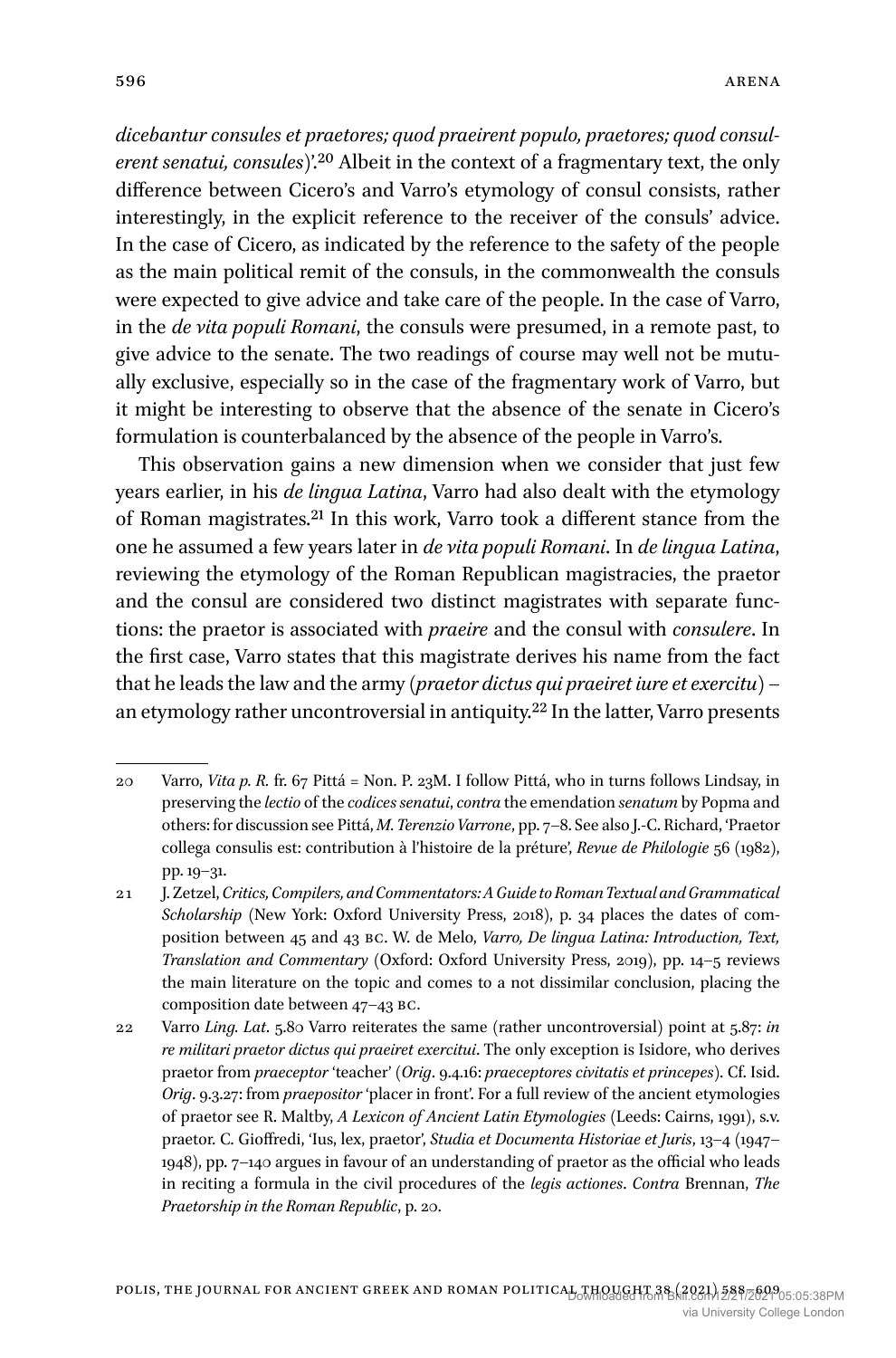two alternatives: the name of this magistrate, he states, may derive from *consulere* as the *consul* is the one who should *consulere*, 'ask the advice of' the people and the senate (*consul nominatus qui consuleret populum et senatum*). Alternatively, Varro continues, if one follows the use of Accius in his *Brutus*, the name *consul* derives from *consulere* as in 'to give advice', so that the person who counsels right is called consul.23

If the derivation of the word *consul* from *consulere* is universally accepted in antiquity, Varro shows that there was a significant disagreement about its usage and thereby its meaning.24 According to the reading favoured by Varro in *de lingua Latina*, and, on the basis of our evidence, not widely shared by others, the word *consul* derives from *consulere* as understood when governing the accusative, 'asking for advice'. In this case, the consul is the magistrate who consults the senate and the people. In the second case, supported by Accius and fully illustrated by Varro himself in the *de vita populi Romani*, *consulere* stands for 'giving advice', 'taking care of', and is usually followed by the dative.25

What might appear prima facie a rather tedious discussion of antiquarian nature on the etymology of *consul* and *praetor* and their mutual relation was, in fact, an important debate on the constitutional arrangements of the Republic, a debate that was intellectually fought also through the means of etymological research. The kernel of the issue resided in two main points: first, in understanding the power relation between the consul and the praetor, second, and perhaps more pressingly, in establishing the role of the consul in relation to the other two institutional loci of power, the senate and the popular assemblies. This etymological research presented not only a case for the identity of the praetor and the consul, but also, reading Roman institutional arrangements within the framework of Greek political thought, for two conflicting interpretations of the power relation between the three main components of Roman political life, the magistrates, the senate, and the people. In one case, endorsed by Varro in *de lingua Latina*, in the remote past, the role of the consul was that of *consulere senatum et populum*, that is asking for the advice of the senate and the people; in the other, proposed by Accius in the *Brutus*, and endorsed by Cicero and Varro in the *de vita populi Romani*, the function of the consul was *consulere senatui* (or, in other attestations, *rei publicae* or *civibus*), that is giving

<sup>23</sup> Varro *Ling. Lat*. 5.80: let the person who counsel right, be called consul (*qui recte consulat, consul cluat*).

<sup>24</sup> For a full review of ancient etymologies of consul see Maltby, *A Lexicon of Ancient Latin Etymologies*, s.v. consul.

<sup>25</sup> See *Thesaurus Linguae Latinae* s.v. *consulo* and commentary in de Melo, *Varro, De lingua Latina*, *ad loc*.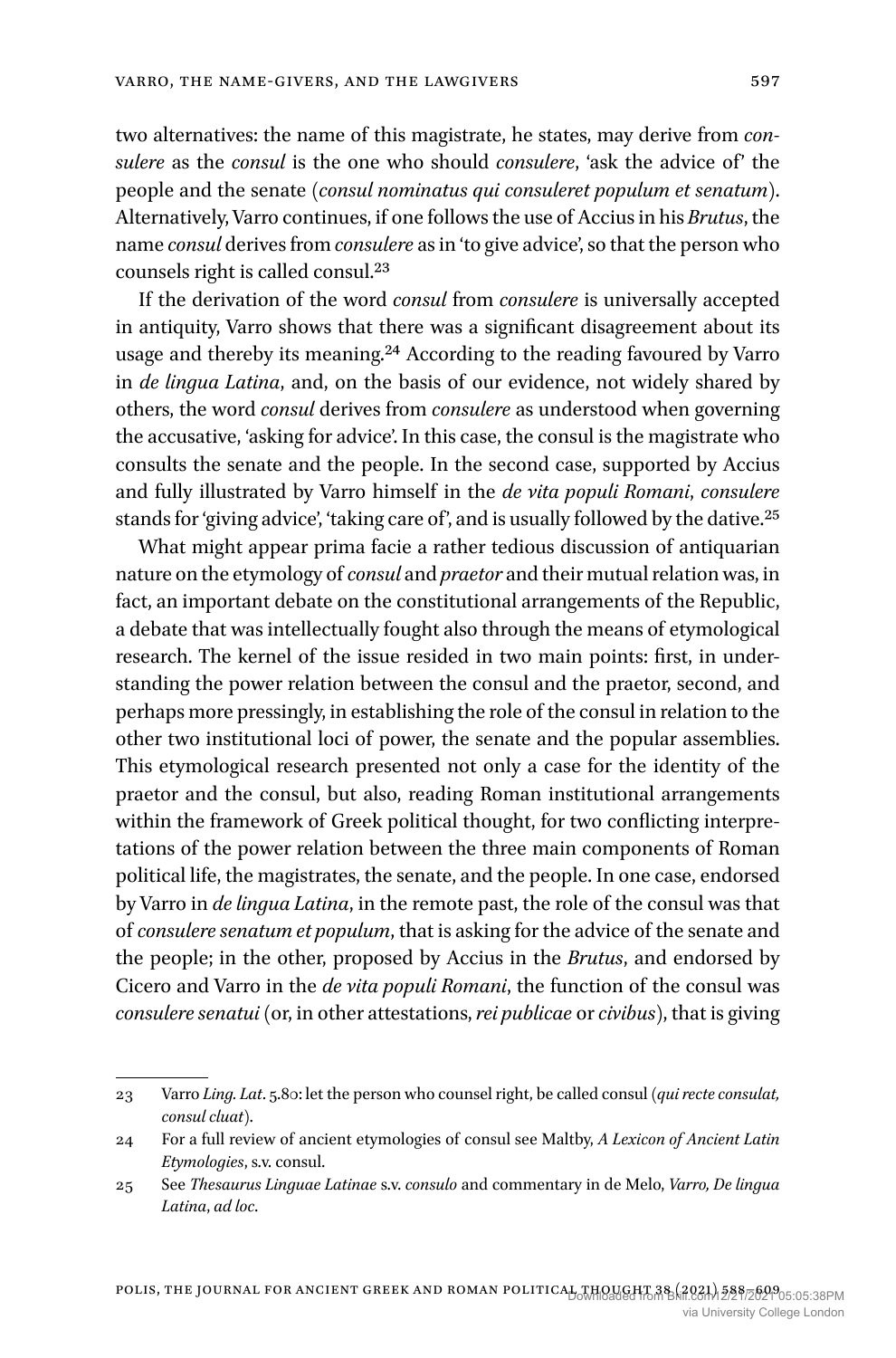advice and taking care of the interests of the senate and the people.26 These different etymological interpretations placed the highest magistrates in Rome in distinct power relations with the other institutional loci of the Republic, relations that, in the second half of the first century BC, were strained by the uses and abuses of the consulship by Julius Caesar and to which, I would argue, Varro's etymological innovation of the *de lingua Latina* might have been responding.27

Most interestingly, the role of the consul within the Republican political system was no longer only articulated in public debates, but was now recorded for the first time in the writing of the so-called antiquarians.28 The most striking feature of this intellectual battle is that it was fought through the means of etymological research. Contrary to modern phonology and the study of Indo-European derivations, ancient etymologies, as Ineke Sluiter puts it, 'are mostly put forward to corroborate a specific view of what a word "really" means, probably even where they are presented as a tool to find the meaning of a word'.29 It follows that ancient etymology are 'all about synchrony, even though it invokes a discourse that references the past. It is about the relationship between words and their semantic explanation or definition – it wants to know why anything is called what it is called, the reason for the name, and what motivates the namegiver – and the explanations it comes up with are not intended to give us insight into the past, into the historical processes and developments leading to the present situation; rather, and importantly,

<sup>26</sup> In this context *consulere* with dative Cic. *De Or*. 2.165: *si consul est qui consulit patriae*; *Pis*. 23: *Animo consulem esse oportet, consilio, fide, gravitate, vigilantia, cura, toto denique munere consulatus omni officio tuendo, maximeque, id quod vis nominis ipsa praescribit, rei publicae consulendo*; Flor. *Epit*. 1.9.2: *consules … ut consulere civibus suis debere meminissent*; Pomp. *Dig*. 1.2.2.16: *dicti sunt ab eo, quod plurimum rei publicae consulerent*. See also Isid. *Orig*. 9.3.6: *consules appelati sunt vel a consulendo civibus vel a regendo cuncta consilio*. *Consulere* with acc. Liv. 22.1.14: *consul de religione patres consuluit*. See discussion in M. Salvadore, *M. Terenti Varronis de vita populi Romani* (Hildesheim, Zunich and New York: Olms, 2004), pp. 96–7.

<sup>27</sup> In addition to 59 BC, Caesar was consul in 48 and consecutively from 46 to 44 BC, the year of his assassination, when his colleague Mark Anthony tried to maintain his line. On Caesar's consulships see T.R.S. Broughton, *The Magistrates of the Roman Republic* (New York: American Philological Association, 1952), vol. 2, under the years 49–44 BC, especially pp. 284–5 n. 1, and see also vol. 3 pp. 106–8.

<sup>28</sup> C. Moatti, *La raison de Rome: naissance de l'esprit critique à la fin de la République (II*e*–I*e *siècle avant Jésus-Christ)* (Paris: Seuil, 1997), pp. 103–4.

<sup>29</sup> I. Sluiter, 'Ancient Etymology: A Tool for Thinking', in F. Montanari, S. Matthaios and A. Rengakos (eds.), *Brill's Companion to Ancient Greek Scholarship* (Leiden and Boston: Brill, 2015), vol. 2, p. 897.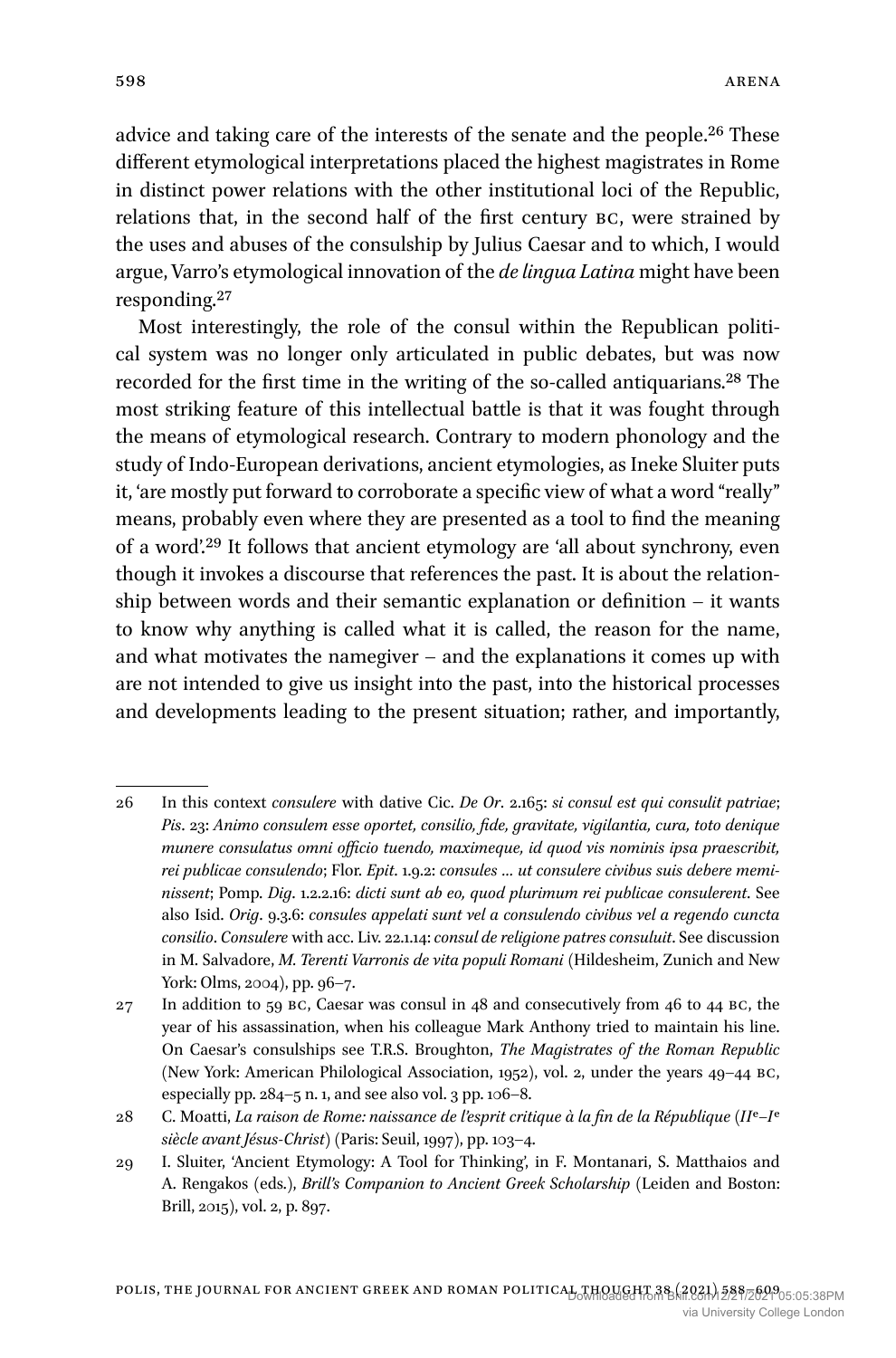(ancient) etymology is about understanding the present'.30 As the case of consul shows, from these etymologies of consul and praetor we do not learn much about, or at least not primarily about, the early magistracies of Rome, but rather how they were perceived at the time of writing. As a form of 'anchoring' practice in the past, which provides orientation in the present, these different etymologies corresponded to different views of the role of the consuls in the contemporary constitutional framework of Rome.

#### **3 Varro's Etymology and Early Kings as Lawgivers**

Etymological reflections are also philosophical reflections.31 When set within the appropriate philosophical context, it is possible to see how those who first gave names to institutions and magistrates could be interpreted as *de facto* law-givers. The etymologist who was able to reach the same level of knowledge as that of the first name-givers could, therefore, claim that his view of, in the case under discussion, the consulship had a higher degree of validity than the other competing arguments.

In his *de lingua Latina*, Varro treats the nature of language as tripartite: the origins of names, their derivations and inflexions, their combination to express a complete thought, in other words it focuses on etymology, inflexional morphology, and syntax.<sup>32</sup> In the preserved text on etymologies, Varro explains that words are divided into two groups, *primigenia*, those first imposed upon things, and *declinata*, those derived from the first words by either *declinatio uoluntaria* or *declinatio naturalis*, that is derivation and inflection.

The origins of words are therefore two in number, and no more: imposition (*impositio*) and inflection (*declinatio*); the one is as it were the spring *( fons)*, the other the brook (*rivus*). Men have wished that imposed nouns should be as few as possible, that they might be able to learn them more quickly; but derivative nouns they have wished to be as numerous

<sup>30</sup> Sluiter, 'Ancient Etymology', p. 898.

<sup>31</sup> On the relation between philosophy and antiquarianism, whose central tool is etymology see P. van Nuffelen, 'Varro's divine antiquities. Roman religion as an image of truth', *Classical Philology* 105 (2010), pp. 162–88.

<sup>32</sup> Varro *Ling. Lat*. 8.1. D. Blank, 'Varro and the epistemological status of etymology', *Histoire Épistémologie Language* 30 (2008), p. 54 and for the structure of the work D. Blank, 'Varro's Anti-Analogist', in D. Frede (ed.), *Language and Learning. Philosophy of Language in the Hellenistic Age* (Cambridge: Cambridge University Press, 2005), pp. 212–4.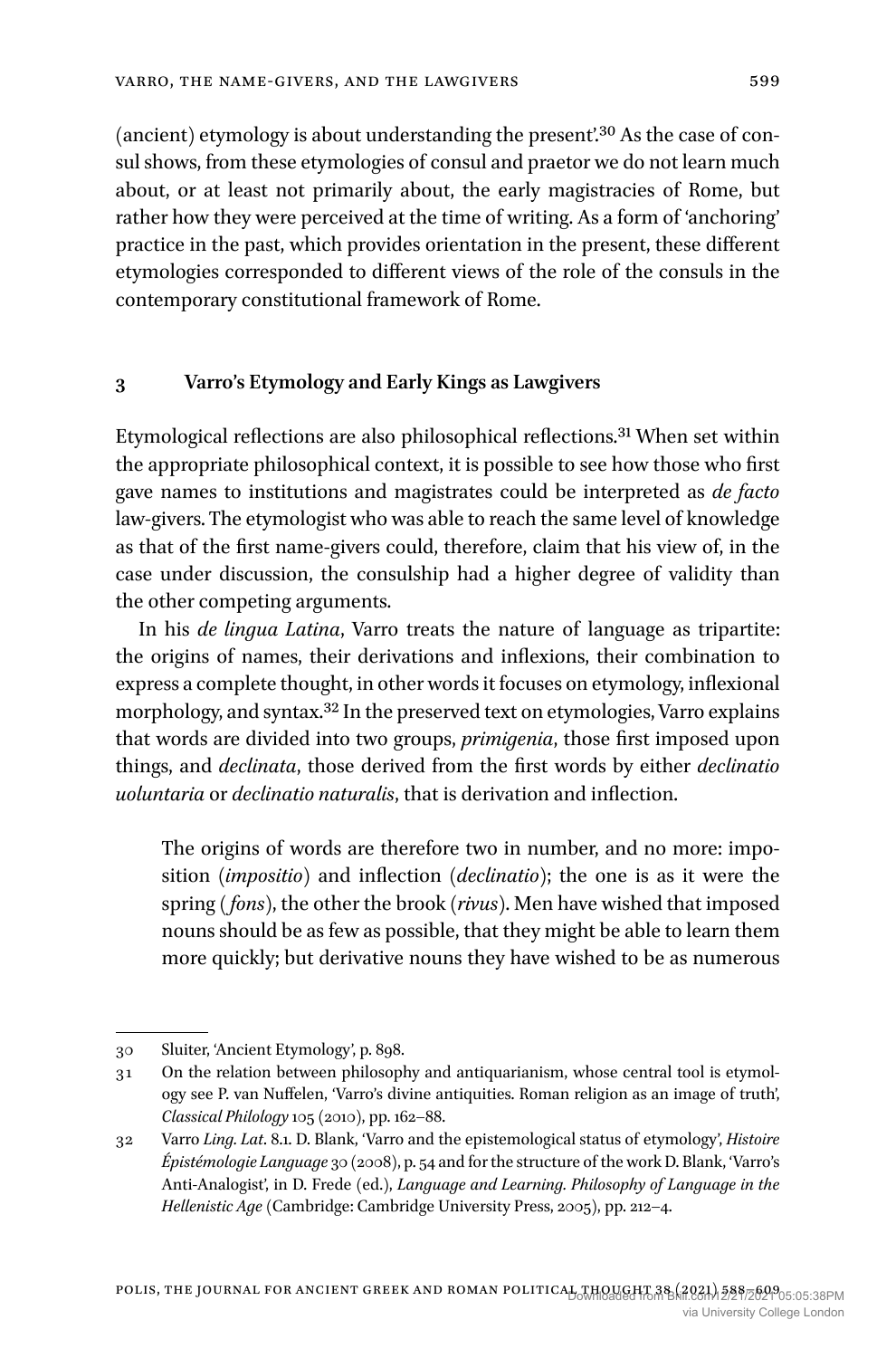as possible, that all might the more easily say those nouns which they needed to use.

```
Varro Ling. Lat. 8.5
```
At the *fons*, the origin, the men who first imposed names upon things were guided, Varro tells us, by the *natura* of the things named: 'for nature was man's guide to the imposition of names (*de natura eorum: ea enim dux fuit ad vocabula imponenda homini* [Varro *Ling. Lat*. 6.3.]).' Since in *de lingua Latina* Varro explicitly refers to the Stoics, naming explicitly Chrysippus and Antipater, it is not implausible to imagine with David Blank that Varro embraces their thought that the first name-givers imitated in sound what they found essential about the nature of the thing that they wished to name following an onomatopoietic model or the mode of its articulation.33

However, these men decided that these first words should be few in number and their act of name-giving was to be complemented by the process of declination, both *voluntaria* and *naturalis*. As Varro puts it,

there are two kinds of derivation, voluntary and natural. Voluntary derivation is that which is the product of the individual person's volition, directing itself apart from control by others. So, when three men have bought a slave apiece at Ephesus, sometimes one derives his slave's name from that of the seller Artemidorus and calls him Artemas; another names his slave Ion, from Ionia the district, because he has bought him there; the third calls his slave Ephesius, because he has bought him at Ephesus. In this way each derives the name from a different source, as he preferred. On the other hand, I call that derivation natural, which is based not on the volition of individuals acting singly, but on general agreement. So, when the names have been fixed, they derive the case-forms of them in like fashion, and in one and the same way they all say in the genitive case Artemidori, Ionis, Ephesi; and so on in the other cases.

Varro *Ling. Lat.*, 8.21–2

<sup>33</sup> Blank, 'Varro and the epistemological status of etymology', p. 56. On Stoic etymologies see J. Allen, 'The Stoics on the origin of language and the foundations of etymology', in D. Frede and D. Inwood (eds.), *Language and Learning. Philosophy of Language in the Hellenistic Age* (Cambridge: Cambridge University Press, 2005), pp. 14–35; A. Verlinsky, 'Posidonius' Linguistic Naturalism and Its Philosophical Pedigree', in G. Pezzi and B. Taylor (eds.), *Language and Nature in the Classical Roman World* (Cambridge: Cambridge University Press, 2019), pp. 15–45; A. Garcea, 'Nigidius Figulus' Naturalism', in *Language and Nature in the Classical Roman World*, pp. 79–102; and D. Blank, 'What's Hecuba to Him? Varro on the Natural Kinship of Things and of Words', in *Language and Nature in the Classical Roman World*, pp. 121–52.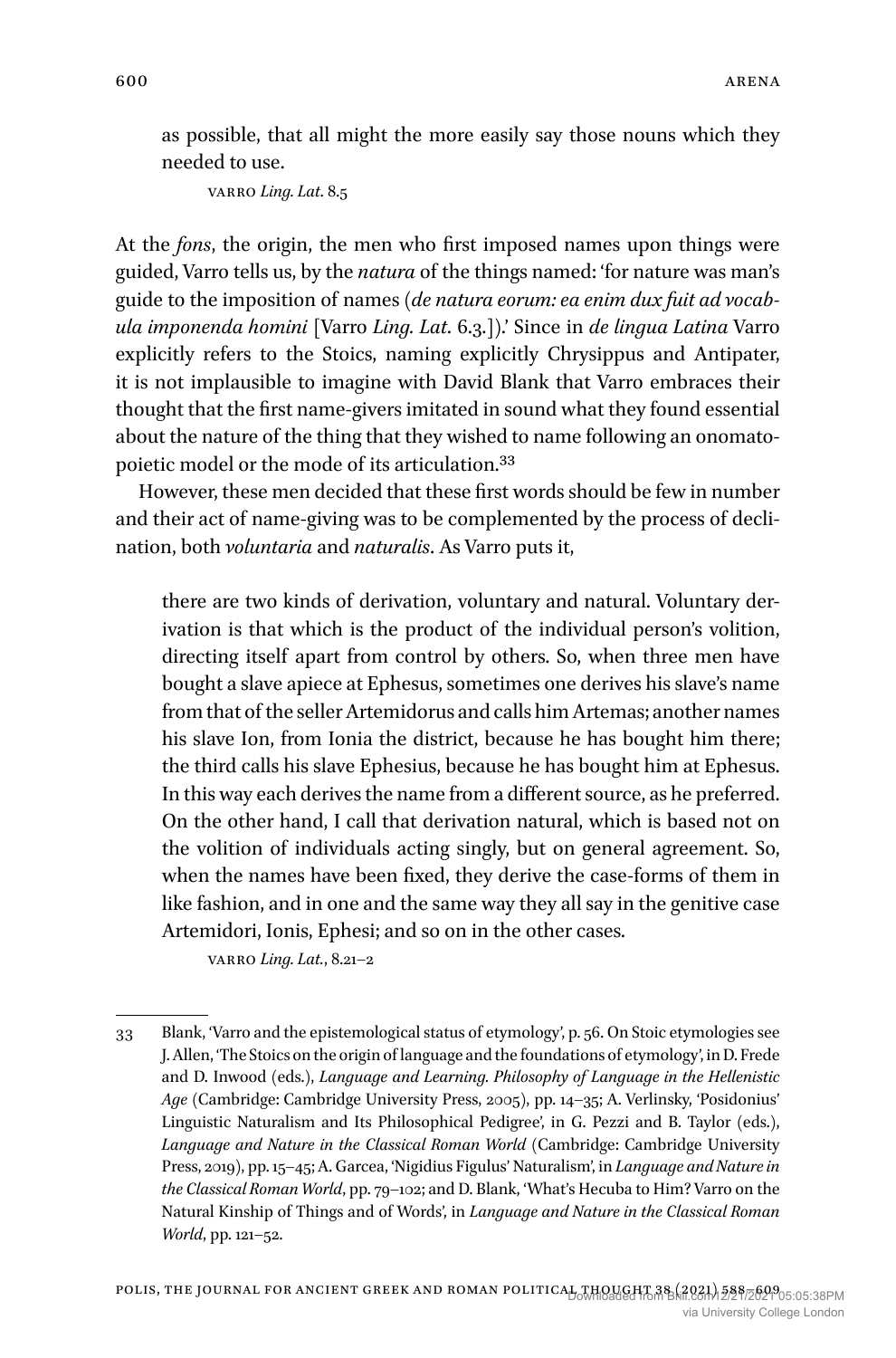The prime function that, according to this thinking, the natural declination fulfils is to enable men to learn as quickly as possible an enormous amount of words. After the first act of *impositio*, when the name-givers imposed few original names, by virtue of derivation and inflection, an infinite number of things could be named (Varro *Ling. Lat.* 8.3). According to Cosconius, Varro reports, the primitive words were about one thousand, 'from the inflections of these words the different forms can be five hundred thousand in number for the reason that from each and every primitive word about five hundred forms are made by derivation and inflection' (Varro *Ling. Lat*. 6.36). Thus, from the original *fons*, a *rivus* of words came to be formed. However, searching for 'from what thing and to what thing' a name is imposed, Varro finds his quest hampered by numerous obstacles: first, not every imposed name survives since the passage of time has destroyed some of them; second, not every imposed name which survives does so without inaccuracy of some kind; third, not every correct imposed name remains unaltered, as many have their letters changed, while, fourth, others have kept the same forms, but changed their meaning, and, finally, others derive from a foreign language (Varro *Ling. Lat*. 5.2–3).

'These words [of origin, the first imposed]', Varro tells us, 'are covered up … by lapse of time, [and] I shall try to dig [them] out as best I can (*quae obruta vetustate ut potero eruere conabor*)'.34 However, as the *fons*, the originating source, of the words *primigenia* is about seven hundred years old, as attested, for example, by the words of the *carmen Saliorum*, it is unreasonable to expect that anyone who studies these issues may always succeed in identifying the *causa* of the words (Varro *Ling. Lat*. 7.3). Therefore, he claims, since the origin of all words (*causa omnium verborum*) cannot invariably be stated, one should not blame the person who has been unable to reach it, but rather appreciate that many interesting and important things can still be learnt by the etymological research.

Just as it cannot be stated how and why a medicine is effective for curing; and that if I have no knowledge of the roots of a tree, still I am not prevented from saying that a pear is from a branch, the branch from a tree, and the tree from roots which I do not see. For this reason, he who shows that *equitatus* 'cavalry' is from *equites* 'cavalrymen', *equites* from *eques* 'cavalryman', and *eques* from *equus* 'horse', even though he does not

<sup>34</sup> Varro *Ling. Lat*. 6.2. On Varro's metaphor of archaeology see V. Binder, 'Inspired Leaders versus Emerging Nations: Varro's and Cicero's Views on Early Rome', in K. Sandberg and C. Smith (eds.), *Omnium Annalium Monumenta: Historical Writing and Historical Evidence in Republican Rome*, vol. 2 (Leiden and Boston: Brill, 2018), pp. 157–81.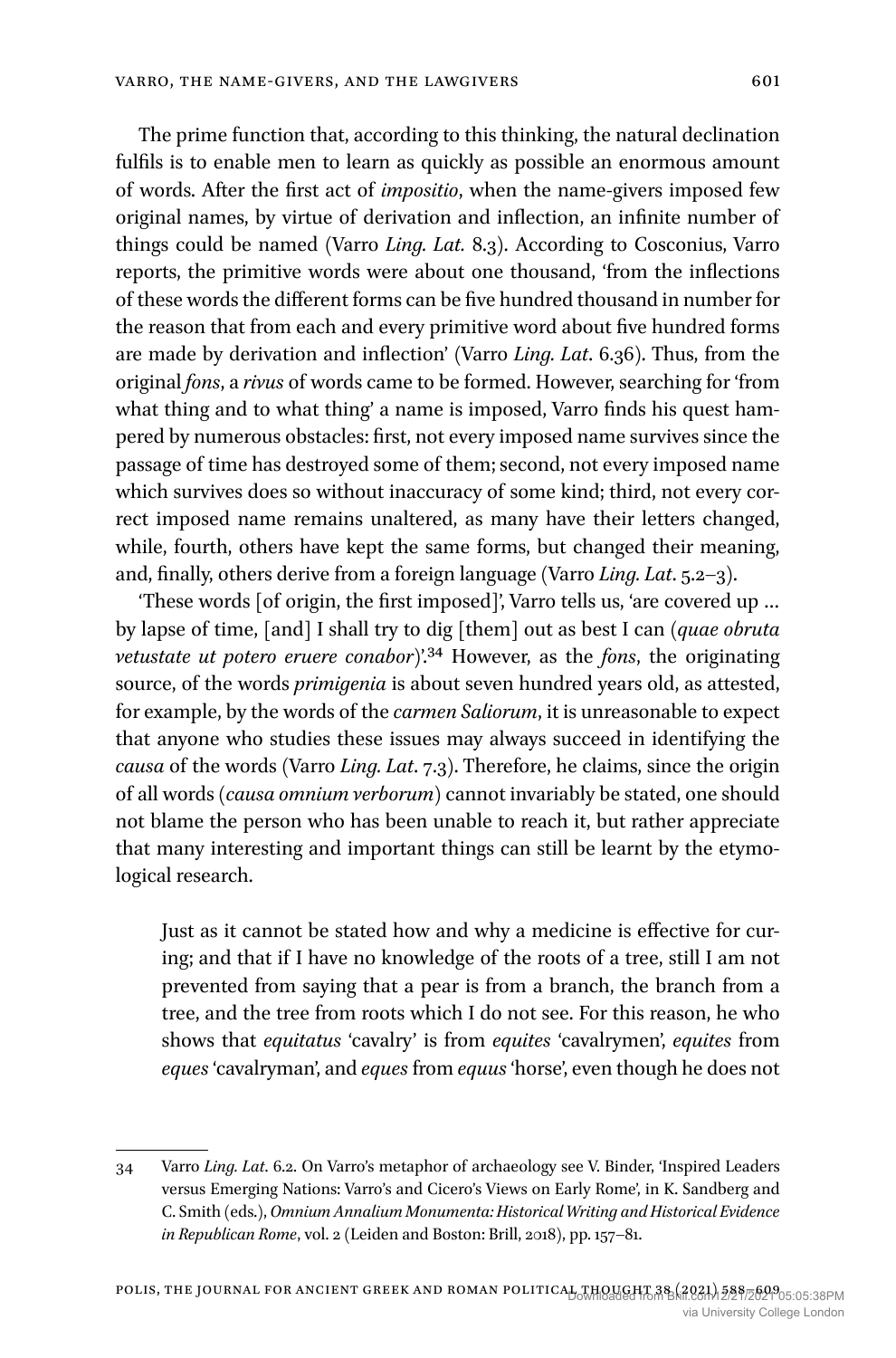give the source of the word *equus*, still gives several lessons and satisfies an appreciative person.

Varro *Ling. Lat.* 7.4

Thus, according to Varro, the inability to state the ultimate origin of a word should not be considered a failure, since, by unearthing how the other nouns have developed from the primitives, the author has undoubtedly shed some significant light on a variety of important issues. By highlighting the transitional relation between the words *equitatus* and *equus*, to take Varro's own example, but ceasing his search once the latter is reached, Varro thinks something important has been uncovered about the Roman institution of cavalry, which would not necessarily be further enriched by a full understanding of the origin of *equus*. However, Varro's aim remains to establish the words *primigenia*, that is words like *lego* 'I gather', *scribo* 'I write', *sto* 'I stand', *sedeo* 'I sit', 'and the rest which are not from some other word, but have their own roots'. The main reason for this quest, it seems, is of a pragmatic nature: by discovering the *origines* of approximately one thousand primitive words, he would reveal the sources of five hundred thousand new words. However,

if without showing the origin of a single primitive word he has shown how the rest have developed from the primitives, he will have said quite enough about the origins of words, since the original elements from which the words are sprung are few and the words which have sprung from them are countless.

Varro *Ling. Lat*. 6.37

To achieve this very ambitious aim, that is to reach the *causa* of the primitive words first imposed on things, Varro states that he will need to resort not to the *ars* of etymology and its rules on how to inflect words, which will not bear any fruits in this context, but rather to *historia*.

In connexion with the first class [the *impositicia verba*] *historia* is necessary, for except by outright learning such words do not reach us (*ad illud genus, quod prius, historia opus est: nisi discendo enim aliter id non pervenit ad nos*); for the other class, the second [*declinata verba*], a grammatical treatment is necessary, and for this there is need of a few brief maxims. For the scheme by which you have learned to inflect in the instance of one noun, you can employ in a countless number of nouns.

Varro *Ling. Lat*. 8.6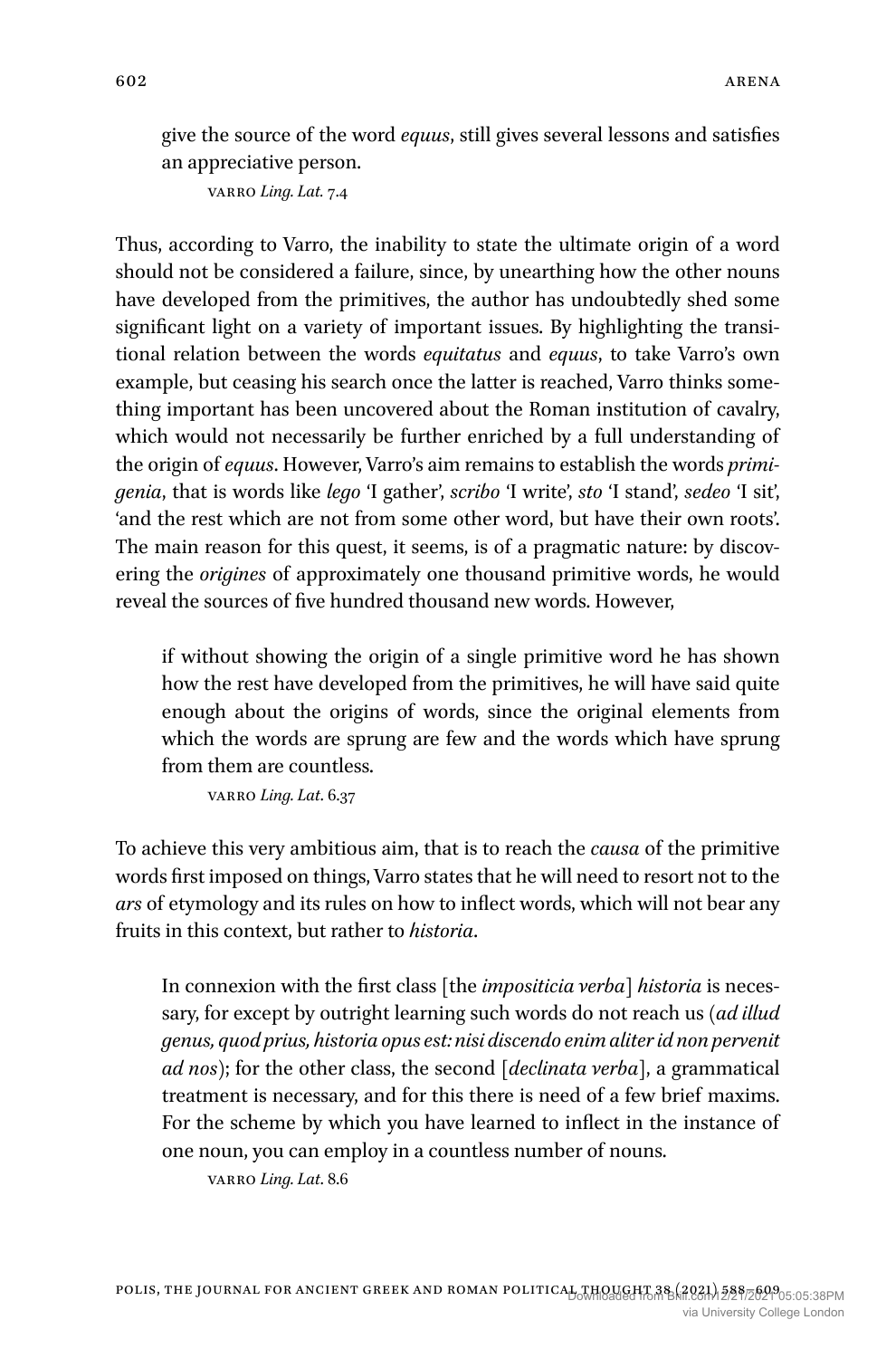Thus, according to Varro, it is possible to reach the origins of the *impositicia verba* by *historia* and erudite learning, that is by research of each particular coinage, its context, and its reasons.35 This will be the highest level of the investigation of the word origins, which Varro calls the fourth *gradus*, where, he says, the *adytum et initia regis* are located:36

The fourth level is where the sanctuary and the mysteries of the highpriest are. If I do not arrive at full knowledge there, at any rate I shall hunt after an informed opinion, which even in matters of our health the physician does from time to time when we are ill.37

Varro *Ling. Lat*. 5.8

However, he wishes to reach the highest level that he possibly can:

But even if I do not reach the highest level, I shall nevertheless surpass the second, because I spent my nights studying not only by the lamp of Aristophanes, but also that of Cleanthes. I wanted to surpass those who explain only how the words of the poets were created. For it did not seem appropriate that I should seek the source in the word which Ennius had

<sup>35</sup> Blank, 'Varro and the epistemological status of etymology', p. 66. G. Piras, *Varrone e i poetica verba: studio sul settimo libro del De lingua latina* (Bologna: Pàtron, 1998), pp. 62–3 who underlines the role of historical research in ancient grammar. See also Blank, 'What's Hecuba to Him?', p. 148, and J. Zetzel, 'Natural Law and Natural Language in the First Century BC', in *Language and Nature in the Classical Roman World* (Cambridge: Cambridge University Press, 2019), pp. 191–211.

<sup>36</sup> For this reading see also J. Collart, *Varron: grammaire antique et stylistique latine pour Jean Collart* (Paris: Les Belles Lettres, 1978), p. 275, who, however, emphasises its Pythagorean knowledge.

<sup>37</sup> *Quartus, ubi est adytum et initia regis. Quo si non perueniam ⟨ad⟩ scientiam, at opinionem aucupabor, quod etiam in salute nostra nonnunquam facit cum ⟨a⟩egrotamus medicus*. The text is notoriously corrupt. Here I adopt the text and the translation by W. de Melo (ed.), *Varro, De lingua Latina: Introduction, Text, Translation and Commentary* (Oxford: Oxford University Press, 2019), *ad loc*. For discussion and emendations of the corrupt text, see R. Schröter, *Varron* (Geneva: Entretiens Foundation Hardt IX, 1963), esp. pp. 101–16 and de Melo, *Varro, De lingua Latina*. Most recently see F. Lazzerini, 'Romulus' adytum or asylum? A New Exegetical Proposal for *De lingua Latina* 5, 8', *Ciceronia OnLine* 1 (2017), pp. 97–128: asylum for adytum. On the interpretation of this passage much has been written: alongside those already cited, see W. Pfaffel, *Quartus gradus etymologiae. Untersuchungen zur Etymologiae Varros in De lingua Latina* (Königstein and Taunus: Hain, 1981), pp. 231–44 and Piras, *Varrone e i poetica verba*, pp. 57–71. For *initia* as reference to the mysteric initiations see R. Schröter, *Studien zur varronischen Etymologie* (Mainz: Akad. D. Wiss. U. d. Lit., 1960), p. 89 ff.; Piras, *Varrone e i poetica verba*, pp. 65–6 and van Nuffelen, 'Varro's divine antiquities', p. 180 ff.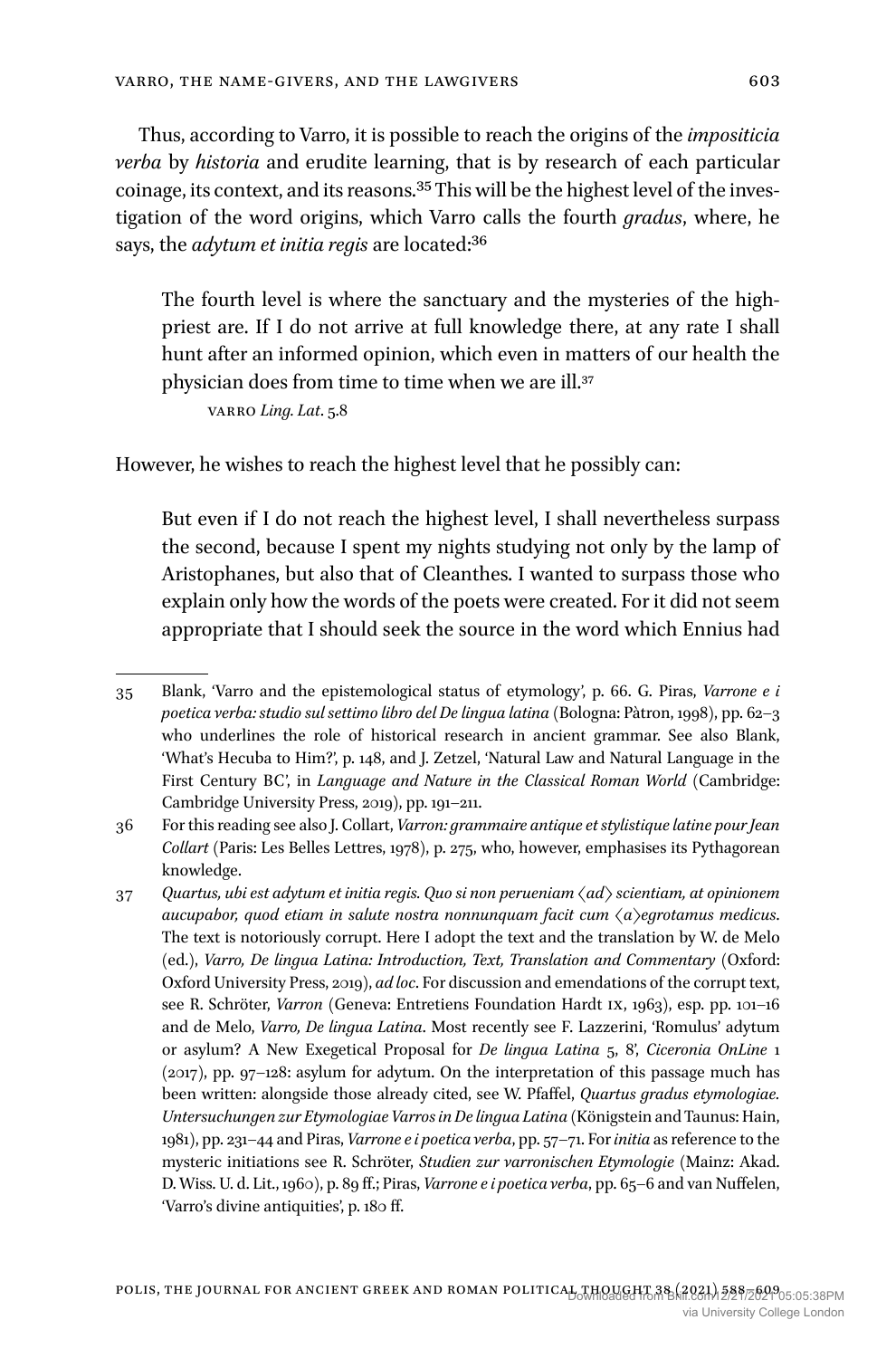created and should neglect what King Latinus had created before, given that I get more enjoyment than utility from many poetic words and that I get more utility than enjoyment from the ancient ones. Are not those words mine which have come to me from King Romulus by inheritance, rather than those which have been left behind by the poet Livius?

Varro *Ling. Lat.* 5.9

It seems, therefore, that, according to Varro, the first name-givers were the early kings of Rome, who understood the nature of the thing to which they imposed the name of the origins.38 Guided by the *natura* of things, these extraordinary men, such as Latinus, Romulus, or Numa, whom Varro cites as the name-giver of religious institutions (Varro *Ling. Lat*. 7.3; 7.45), applied their *ratio*, their rational observation, to the reading of the world around them to which they gave names.39 'The useful service for which names were set upon things', Varro argues, 'is that names should signify those things' (Varro *Ling. Lat.* 8.27).40 It is the *natura* of the things of the world that first informed language,<sup>41</sup> which, in turn, makes the knowledge of the world possible (Varro *Ling. Lat*. 6.60). This is the reason why, although the words invented by the poets give Varro more pleasure, those created by the early kings of Rome are more useful, as they capture the essence of the things. These early kings, the *impositores nominis*, who crafted the names also of the first Roman institutions being guided by their *natura*, were therefore the first Roman law-givers.42

As long noted by scholarship, here Varro takes a philosophical stance that closely resembles that of Cratylus in Plato's homonymous dialogue.43 In Plato,

<sup>38</sup> Schröter, *Studien zur varronischen Etymologie*, p. 93 and P. Boyancé 'Etymologie et théologie chez Varron', *Revue des études latines* 53 (1975), p. 108 show that the identification of these *reges* with the *rex sacrorum* is not tenable.

<sup>39</sup> *Contra* de Melo, *Varro, De lingua Latina* who considers *natura* in Varro's etymological books as meaning the outside world. Zetzel, 'Natural Law and Natural Language', who does not see any specific meaning to be attributed to *natura*.

<sup>40</sup> Cf. Varro *Ling. Lat.* 5.3 where, as Blank notes ('Varro and the epistemological status of etymology', p. 61 n. 46), *ostendere* and *significare* are made equivalent.

<sup>41</sup> Blank, 'Varro and the epistemological status of etymology', pp. 63–4. For an understanding of the name-giving within the framework of the Stoic *oikeiosis*, see Blank, 'What's Hecuba to Him?', pp. 121–52.

<sup>42</sup> On the role of the king as *onomatoteta* or *impositor nominis* see A. Michel, 'Le philosophe, le roi et le poète dans le *De lingua Latina*', *Revue de philologie, de literature et d'histoire anciennes* 39 (1965), p. 69 ff. who emphasises the Pythagorean origin of the tradition expressed in Plato's *Cratylus*.

<sup>43</sup> On the equivalence between *onomoteta* and *nometeta* in Varro see Michel, 'Le philosophe, le roi et le poète', p. 70 and Boyancé 'Etymologie et théologie', pp. 99–115.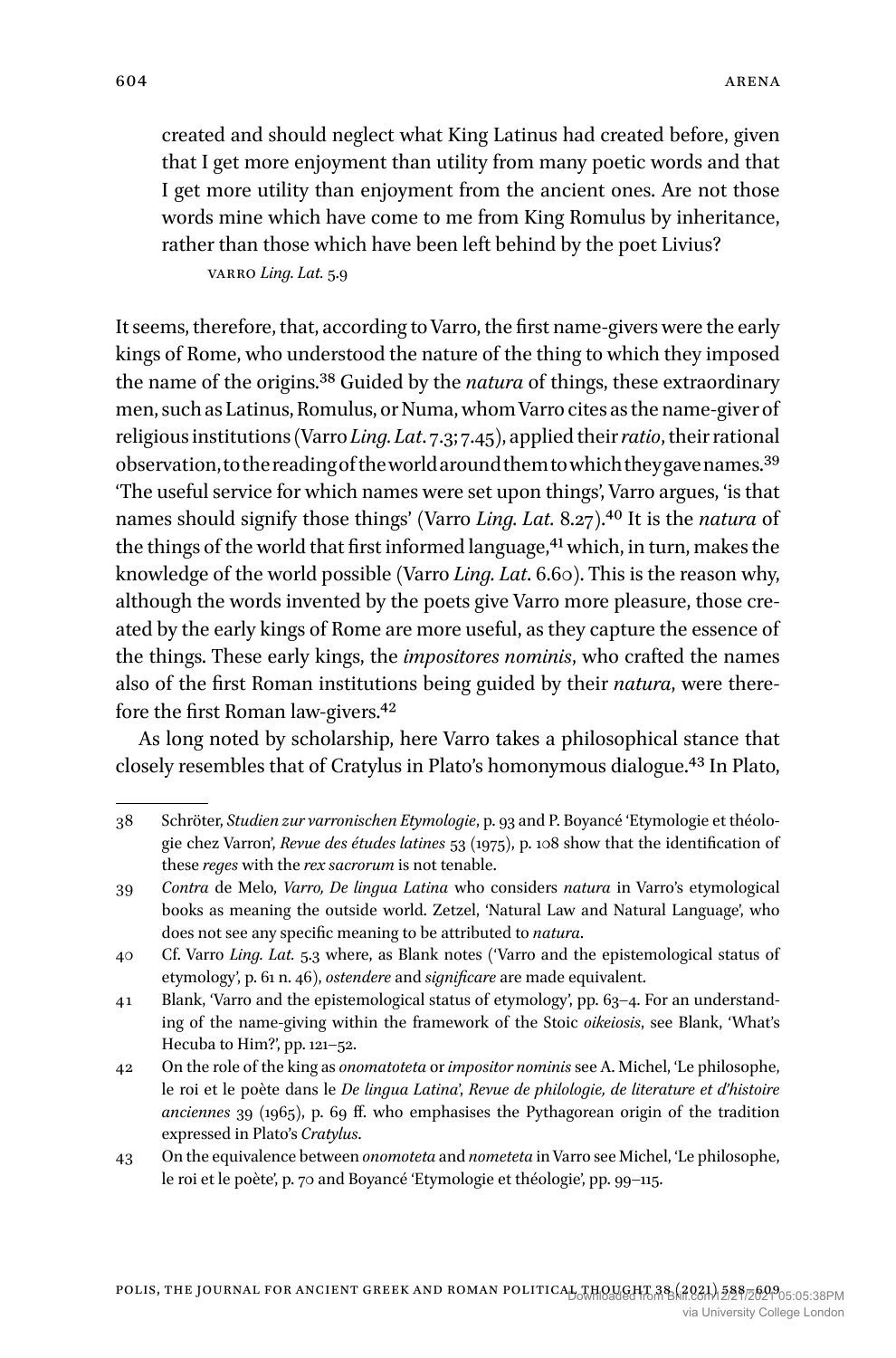the name-givers 'keep in view the name which belongs by nature to each particular thing and are able to embody its form in the letters and syllables' (Plato *Cra*. 390e).44 These are the 'first names', that is the elementary names, which indicate 'what each of the beings is like' by means of letters and syllables so that they imitate the essence of the thing to which they refer (Plato *Cra*. 421c–424a). However, as Plato makes Socrates comment, Cratylus is right in saying that not everyone possesses the art of crafting names, but only those who can see the essence of things and imitate it in the first names are able to do so. And the one who gives the first names, Cratylus argues, is a nomothetes.<sup>45</sup> The main function of imposing the first names, according to Cratylus, is to show what the thing named is like and, therefore, it follows that names are given with the aim of teaching (Plato *Cra*. 428d–429b). The argument is then reformulated later, when Cratylus states that the function of names is to instruct: knowing names, that is knowing their etymology, is the only way of knowing the things named.46

Varro's understanding of etymological research was not only in line with Plato, but importantly, was so perceived by his contemporaries. In Cicero's *Academica*, describing what he presents as Platonic philosophy, the character Varro, whom Cicero says he had cast as Antiochus' spokesperson, presents etymology as a tool by which reason can learn the truth.<sup>47</sup>

Knowledge, on the other hand, they deemed to exist nowhere except in the notions and reasonings of the mind; and consequently they approved the method of defining things, and applied this 'real definition' to all the subjects that they discussed. They also gave approval to derivation of words, that is, the statement of the reason why each class of things bears the name that it does – the subject termed by them etymology and then they used derivations as 'tokens' or so to say marks of things, as guides for arriving at proofs or conclusions as to anything of which they desired an explanation.

Cic. *Acad*. 1.32

<sup>44</sup> See F. Ademollo, *The Cratylus of Plato: A Commentary* (Cambridge: Cambridge University Press, 2018), pp. 95–145.

<sup>45</sup> Plato *Cra*. 388b, 429a, 431e, 436bc.

<sup>46</sup> Plato *Cra*. 435d–436a. See also discussion in Ademollo, *The Cratylus of Plato*, pp. 383–448.

<sup>47</sup> Cic. *Ad Fam*. 9.8.1: 'I have cast you for the part of champion of Antiochus, whose doctrine I think I have understood you to approve of (*tibi dedi partes Antiochinas, quas a te probari intellexisse mihi videbar*).' On Antiochus and Varro see D. Blank, 'Varro and Antiochus', in D. Sedley (ed.), *The Philosophy of Antiochus* (Cambridge: Cambridge University Press, 2012), pp. 250–89.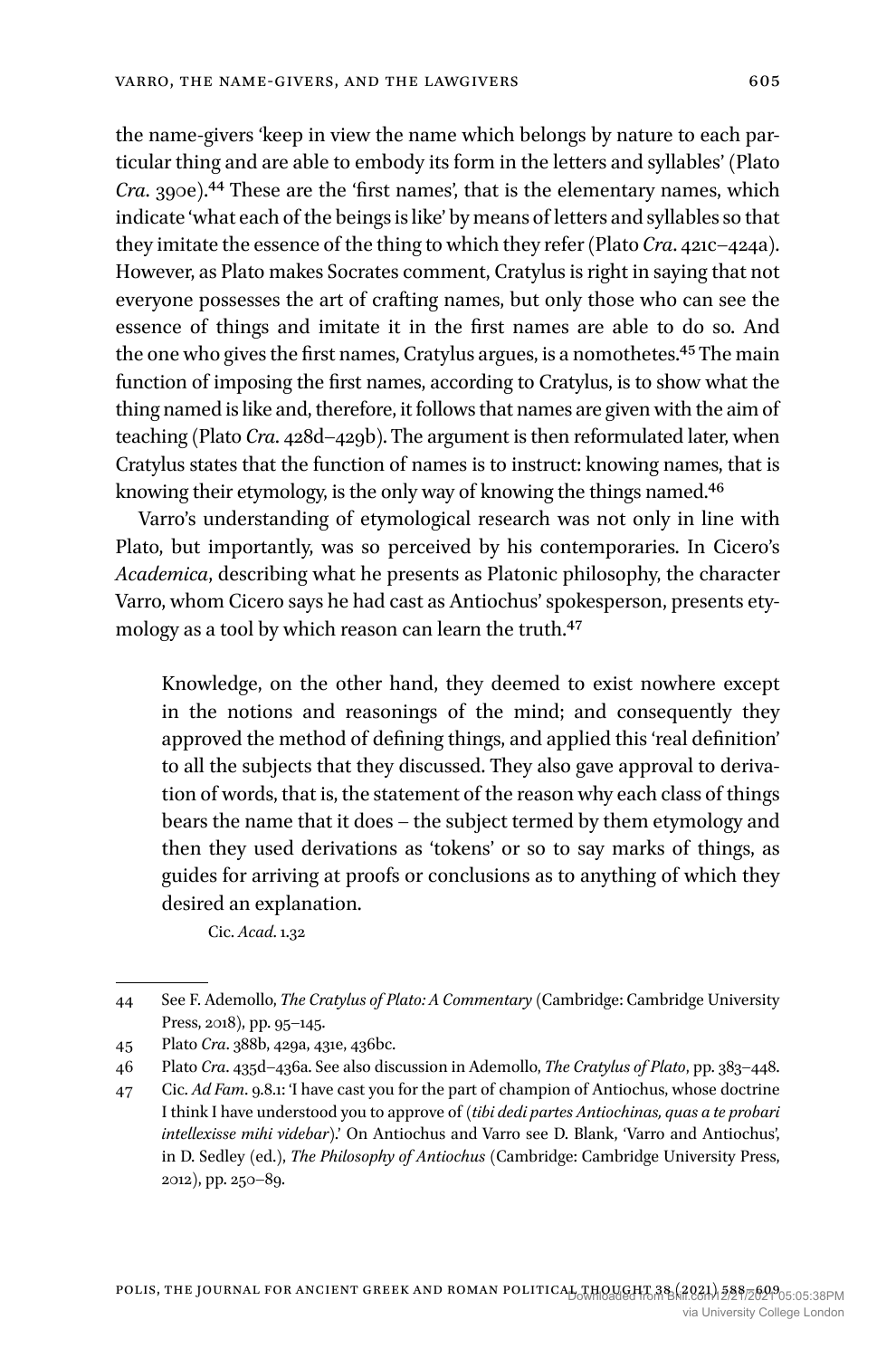It may well be that Varro derives this understanding from his teacher Antiochus of Ascalon, as seems most probable, or perhaps from the Stoics, or even Plato himself.48 The crucial point for the present argument, however, is that this understanding of etymology as a means to access the truth of the things, which Cicero's Varro traces back to Plato, lies at the core of the role of the early kings as *impositores nominis*.

However, one might object, as Socrates does in the *Cratylus*, if our true understanding of the world is dependent on the understanding of their names, it follows that our knowledge is ultimately dependent on the understanding of the legislator who first gave things their names.49 However, according to Varro, these early kings of Rome were men of such exceptional gifts and talent that they deserved divine honours and, eventually, divine status. It was only possible for men of divine nature to be able to see the truth, as, according to Varro (whose thought Augustine purports to report), 'it belongs to man to have opinion, to god to have knowledge'.50

49 Plato *Crat*. 400d–401a; 411bc; 436ab; 439bc: Socrates suggests that names may give access only to the opinions of the name-givers, which may indeed be erroneous.

50 Aug. *Civ. Dei*. 7.17 (fr. 228 Cardauns). Cf. Varro, *de gente populi Romani* fragments 35–39 Fraccaro; for an interesting historical contextualisation concerning the deification of Caesar see L.R. Taylor, 'Varro's *De gente populi Romani*', *Classical Philology* 29 (1934), pp. 221–9. Along the lines of the divine nature of the early kings see also F. della Corte, *Varrone: il terzo gran lume romano* (Florence: La Nuova Italia, 1970), pp. 110, 113 ff. and van Nuffelen, 'Varro's divine antiquities', p. 163. *Contra* Piras, *Varrone e i poetica verba*, p. 68 who underlines the human dimension of the early kings.

<sup>48</sup> See Michel, 'Le philosophe, le roi et le poète'; from Antiochus also Boyancé 'Etymologie et théologie', p. 109; Blank, 'Varro and the epistemological status of etymology'; van Nuffelen, 'Varro's *Divine antiquities*'; Y. Lehmann, *Varron: Théologien et philosophe romain* (Brussels: Latomus, 1997). On the epistemology of Antiochus see C. Brittain, 'Antiochus' Epistemology', in D. Sedley (ed.), *The Philosophy of Antiochus* (Cambridge: Cambridge University Press, 2012), pp. 104–30. Varro claimed to have studied under the lamp of Aristophanes, who had arranged the Platonic dialogues in trilogies, see Diog. Laert. 3.61–2. However, Varro *Ling Lat*. 7.37 may be an indication that he had had access to Plato's works organised in tetralogies, making less probable that he had access to the Platonic corpus arranged by Aristophanes. Cf. Gal. *Freedom from grief* 13 with reference to the *Atticiana* and discussion in M. Hatzimichali, 'The texts of Plato and Aristotle in the first century BC', in M. Schofield (ed.), *Aristotle, Plato and Pythagoreanism in the First Century BC. New Directions for Philosophy* (Cambridge: Cambridge University Press, 2013), pp. 1–27.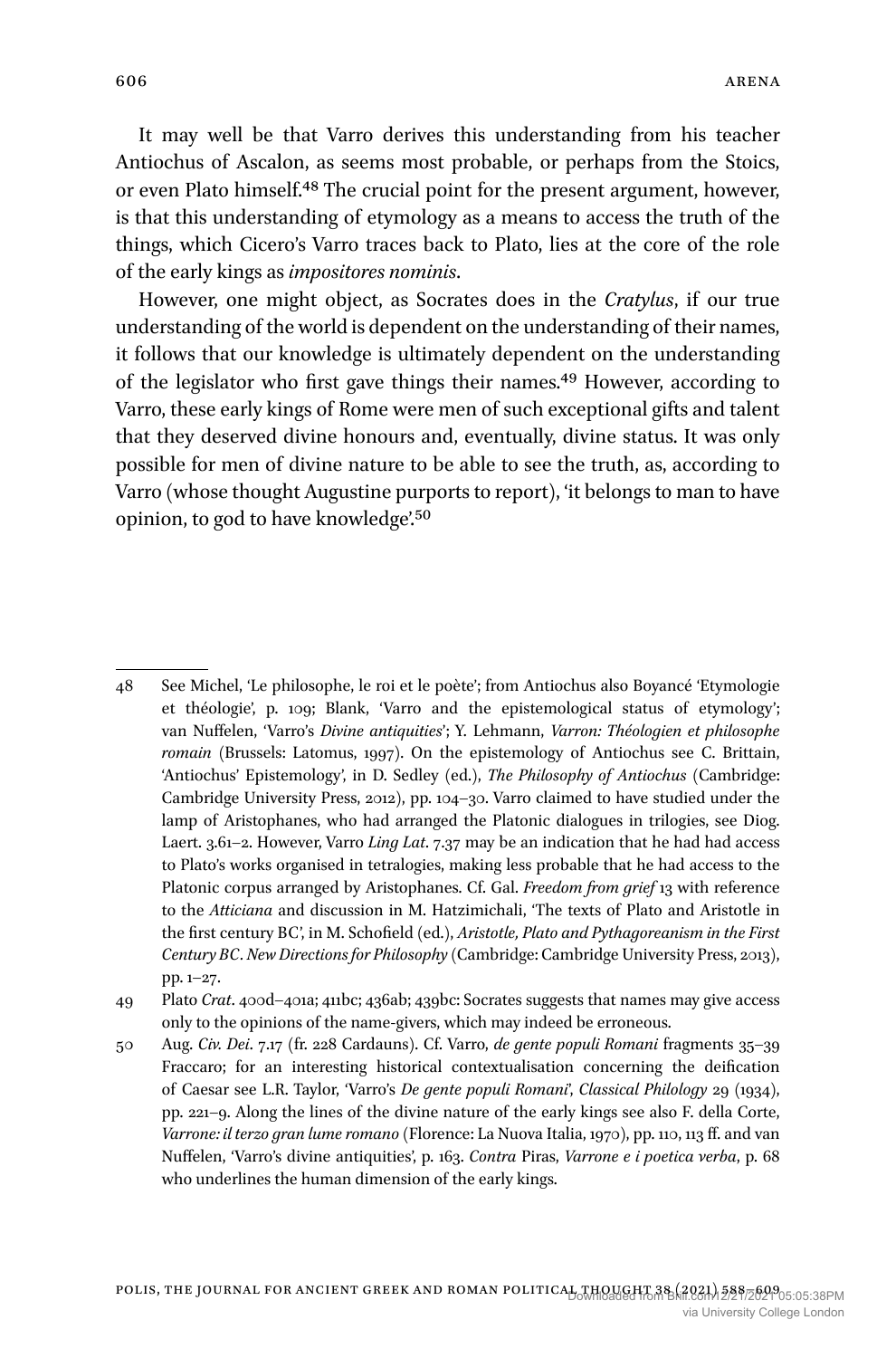#### **4 Conclusion**

'Since ancient etymology', as Sluiter shows, 'is not about the reconstruction of the single, historically accurate, route from word form to word form, but about using language as a tool for thinking about contemporary reality, this intellectual framework does not require just one single and accurate etymology for each word'.51 Several etymologies of the same word can co-exist, each corresponding to a different view of the underlying reality. When articulated by a prominent politician of the late Republic, these etymologies could also become a powerful tool to ascertain different positions in the debate on the political structure of the commonwealth. By claiming that *consul* derives from *consulere senatum et populum*, that is from 'asking the advice of the senate and the people', Varro is making a very important constitutional point. By adopting the framework of Greek political thought, arguably in response to the uses and abuses of the consulship by Caesar and his followers, he affirms the subordination of the consuls to both the senate and the people. This very important statement gains further significance when set within the contemporary intellectual debate on the etymology of Roman magistrates, which was very lively at the time. While all other intellectuals argue for a derivation of *consul* from *consulere senatui* (or *rei publicae* or even *civibus*), that is 'giving advice to the senate' (or even 'taking care of the interests of the *res publica*' or 'of the citizens'), and by doing so assert the superiority of the Roman chief magistrate over the advisory power of the senate as well as his role as primary interpreter of the need of the *res publica*, Varro makes an important intellectual move that inverts this prevalent position, conceivably responding to the inappropriate, in his view, use of the consulship by Caesar.52 However, in his eyes, and in eyes of those who shared his philosophical outlook, his stance should prevail as ontologically superior. When set within its proper philosophical framework, in fact, Varro's etymological research confers to his reading a sense of higher

<sup>51</sup> Sluiter, 'Ancient Etymology', p. 914 ff.

<sup>52</sup> The urgency of the Varronian message forged by the contingent historical context ceased to exist, one might argue, in March 44 BC with the assassination of Caesar. Bearing in mind the limitations imposed by the fragmentary state of the text, this might go some way to explain (not without a certain degree of speculation) why Varro returns to the more common view of the etymology of consul in his *de vita populi Romani* in 43/2 BC. For Varro's political views, see T.P. Wiseman, *Remembering the Roman People: essays on late-Republican politics and literature* (Oxford: Oxford University Press, 2009), pp. 107– 51. More recently, see R.M.A. Marshall, 'Varro, Atticus, and the Annales', in V. Arena and F. Mac Góráin (eds.), *Varronian Moments*, Special Issue of *Bulletin of Classical Studies* 60.2 (2017), pp. 61–75.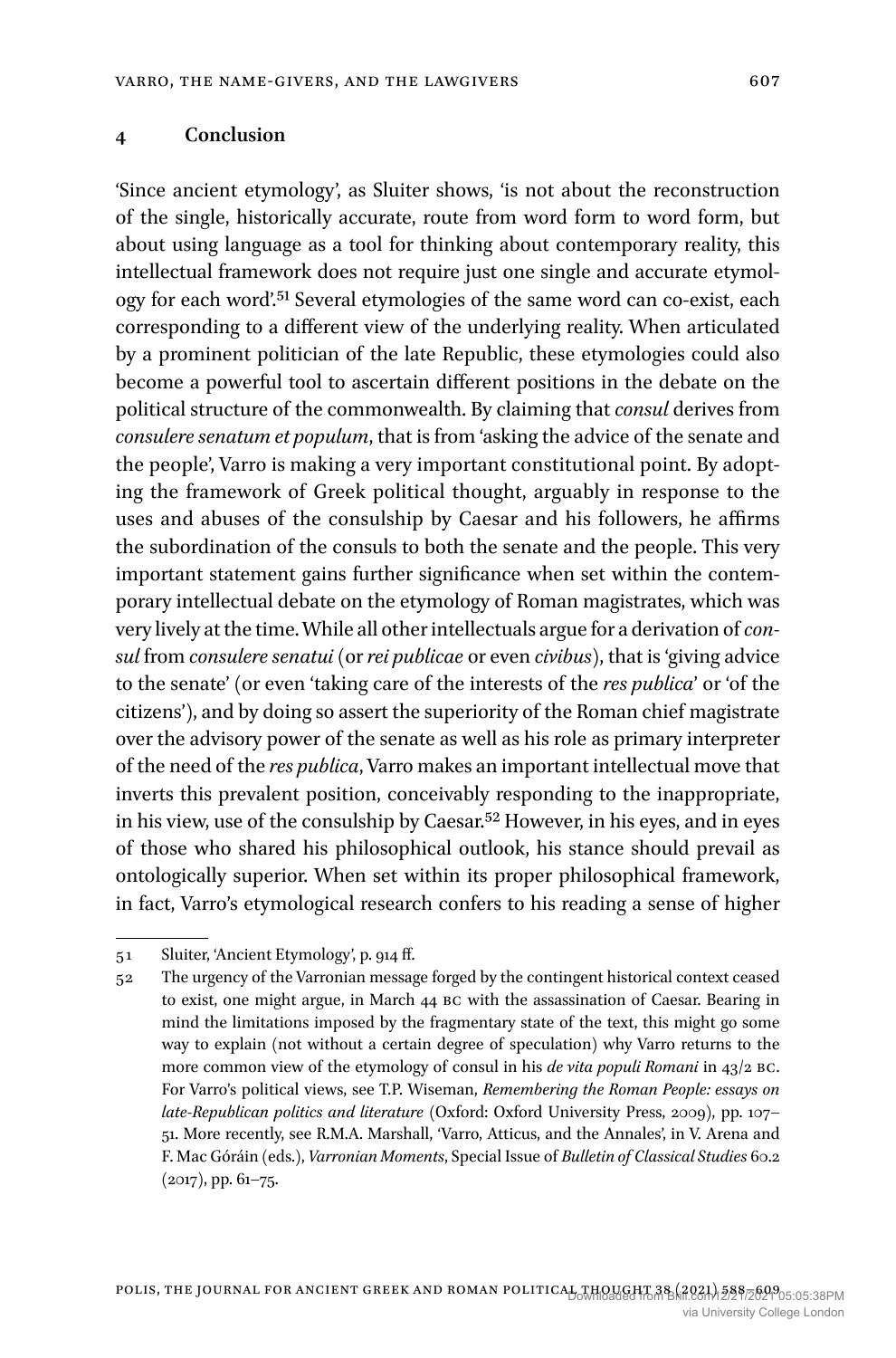validity. Varro's aim is to reach the fourth *gradus* of etymology, that of the early kings, the Roman lawgivers, who, through their rational understanding of the *natura* of things of the world, crafted their first names. By reaching this level, or, if this proves too difficult, the one below – which, however, Varro reminds his readers, provides very useful knowledge – he can achieve (or get as close as possible to achieve) the truth via the dialectical methods of the *verborum explicatio*. This, in turn, confers his reading of the consulship an absolute value and provides it with a compelling legitimacy, which sets it apart from competing contemporary understandings of the role of this magistracy. Through the study of etymology, an inductive process from the present to the past, Varro could reach the true nature, the essence, of things, human and divine.<sup>53</sup> It was this nature that was kept in view by the first lawgivers of Rome, whose knowledge was of divine nature.

Although Varro, alongside the other antiquarians, cast these institutions in terms of continuity with the past, this process was by its very nature innovative. Validating responses to the changing needs of society on the basis of his philosophical enquiry, Varro presented himself as the establisher of those rules and regulations which were the foundation of power-sharing of the Republic. It follows that by doing so, Varro contributed directly to the constitutional debates of the late Republic. In his view, informed by his philosophical thinking, the early kings of Rome were the first name-givers and, therefore, the first lawgivers. In a way, Varro's epistemology was another declension of the wider intellectual tendency of the time, which, against Cato's and Polybius' view, reported by Cicero, identified the first kings as the legitimate source of the political and legal structures of the Republic.54

By exploring the philosophical dimension that informed his perspective on the origins of language, Varro emerges not as a nostalgic restorer of a lost tradition, although he was undoubtedly interested in establishing a version of that tradition, nor as an antiquarian interested in the study of the Roman past *per se*, but rather as an intellectual and politician whose philosophical ideas about language underpinned his research and acted as a form of intervention in the contemporary world of politics.<sup>55</sup> Antiquarian research was, ultimately,

<sup>53</sup> G. Piras, '*Dicam dumtax quod est historicon*: Varro and/on the past', in Arena and Mac Góráin (eds.), *Varronian Moments*, pp. 8–20.

<sup>54</sup> C.J. Smith, 'Thinking About Kings', *Bulletin of the Institute of Classical Studies* 54 (2011), pp. 21–42.

<sup>55</sup> H.M. Dahlmann, 'Terentius Varro', *RE*, Suppl. 6 (Stuttgart: Metzler 1935), pp. 1172–1277; H.D. Jocelyn, 'Varro's Antiquitates *Rerum Diuinarum* and Religious Affairs in the late Republic', *Bulletin of the John Rylands Library*, 65 (1982), pp. 148–205; C. Moatti, 'La crise de la tradition à la fin de la République romaine à travers la littérature juridique et la science